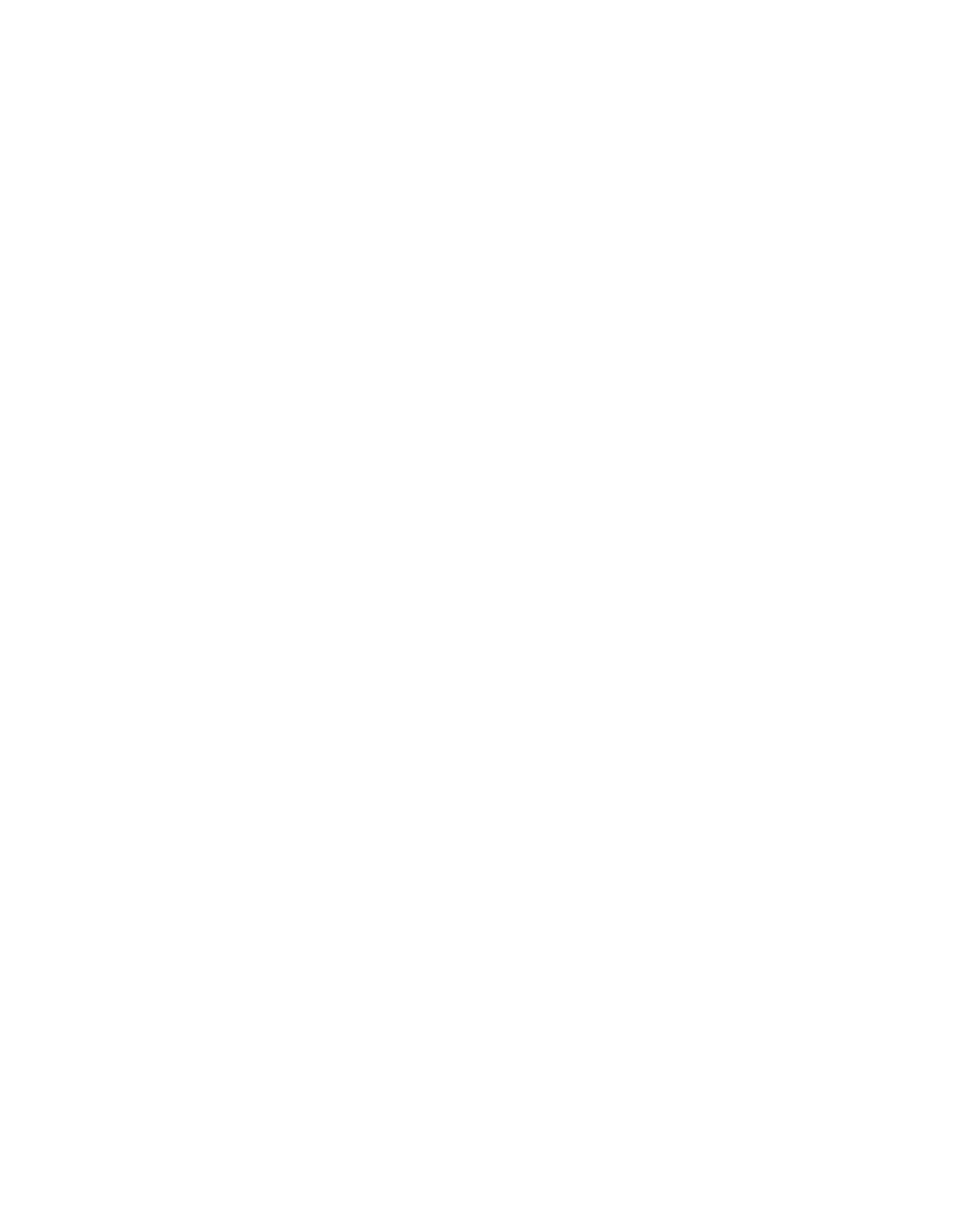# **CHILD CARE PROVIDER REIMBURSEMENT GUIDE**

**for**

**Relative Providers, In-Home Providers and Informal Care Providers**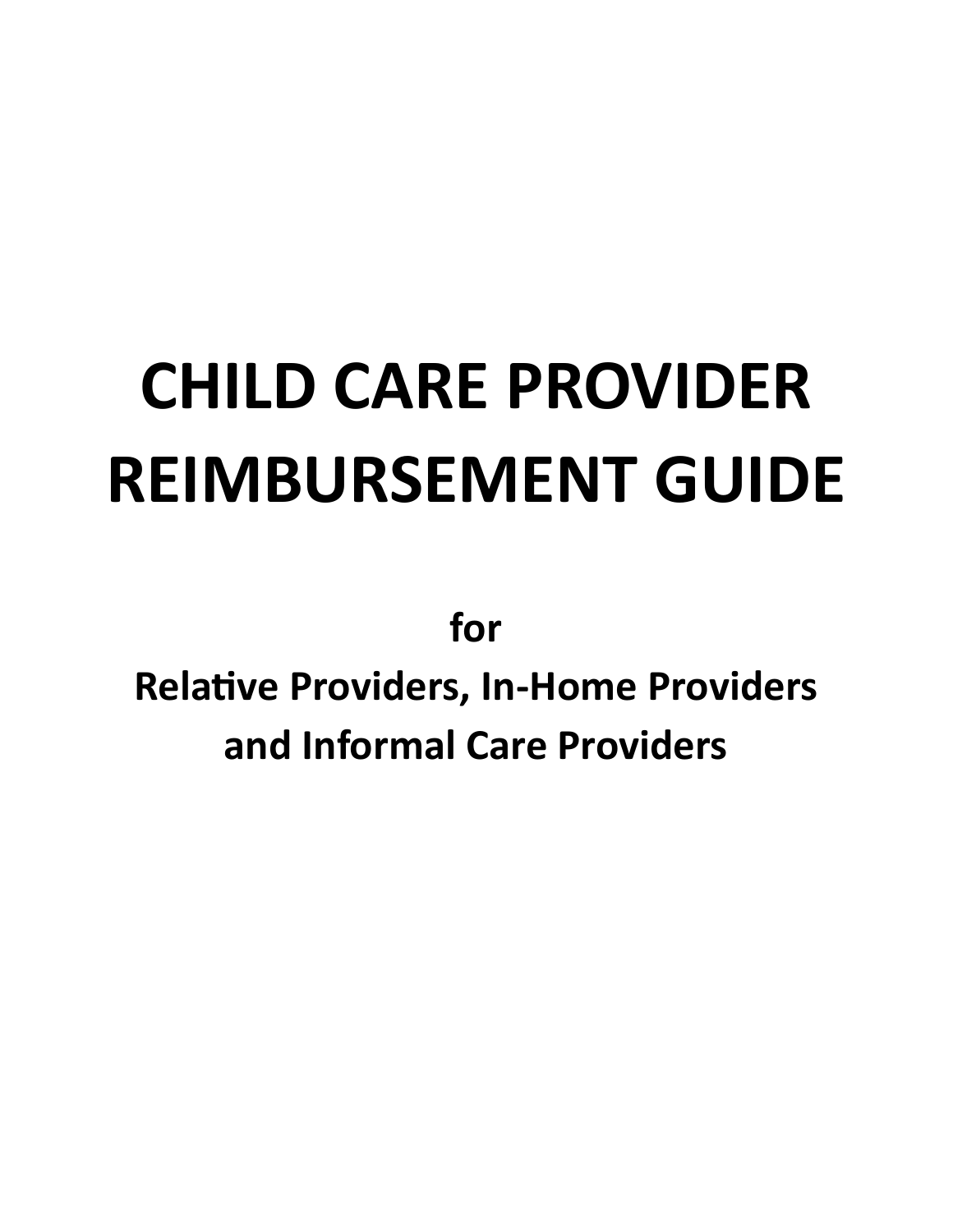## Division of Child Care Services

The Division of Child Care Services provides assistance to low income families who need help with child care costs while parents work or attend school. They also provide oversight, technical assistance and support in promoting safe, healthy and caring environments for children through licensing, registration and quality improvement activities. The availability of quality child care is not only important for maintaining a strong workforce; it is vital for the healthy growth and development of children.

The Division of Child Care Services provides:

- Child care assistance for families who need help in paying their child care costs
- Licensing and registration of child care programs
- Child Care facility development in response to local community needs
- Regional Early Childhood Enrichment training delivery system for child care providers
- Specialized training and technical assistance for Out-of-School-Time programs
- Pathways to Professional Development Program
- Child Safety Seat Distribution Program

To learn more about any of the programs mentioned above, contact the Division of Child Care Services at 1-800-227-3020.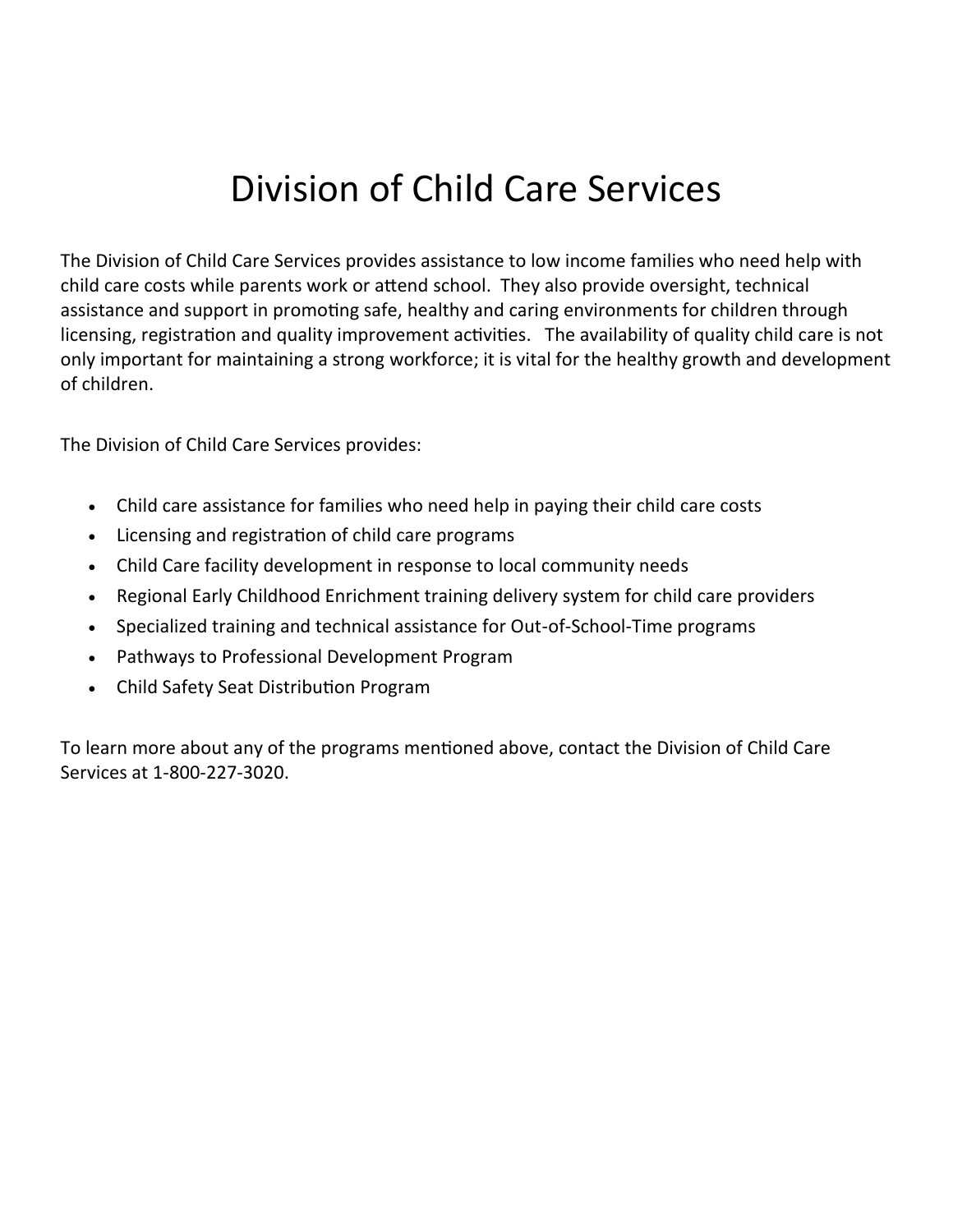## **Table of Contents**

| <b>Request for Payment Processing</b> |  |
|---------------------------------------|--|
|                                       |  |
|                                       |  |
|                                       |  |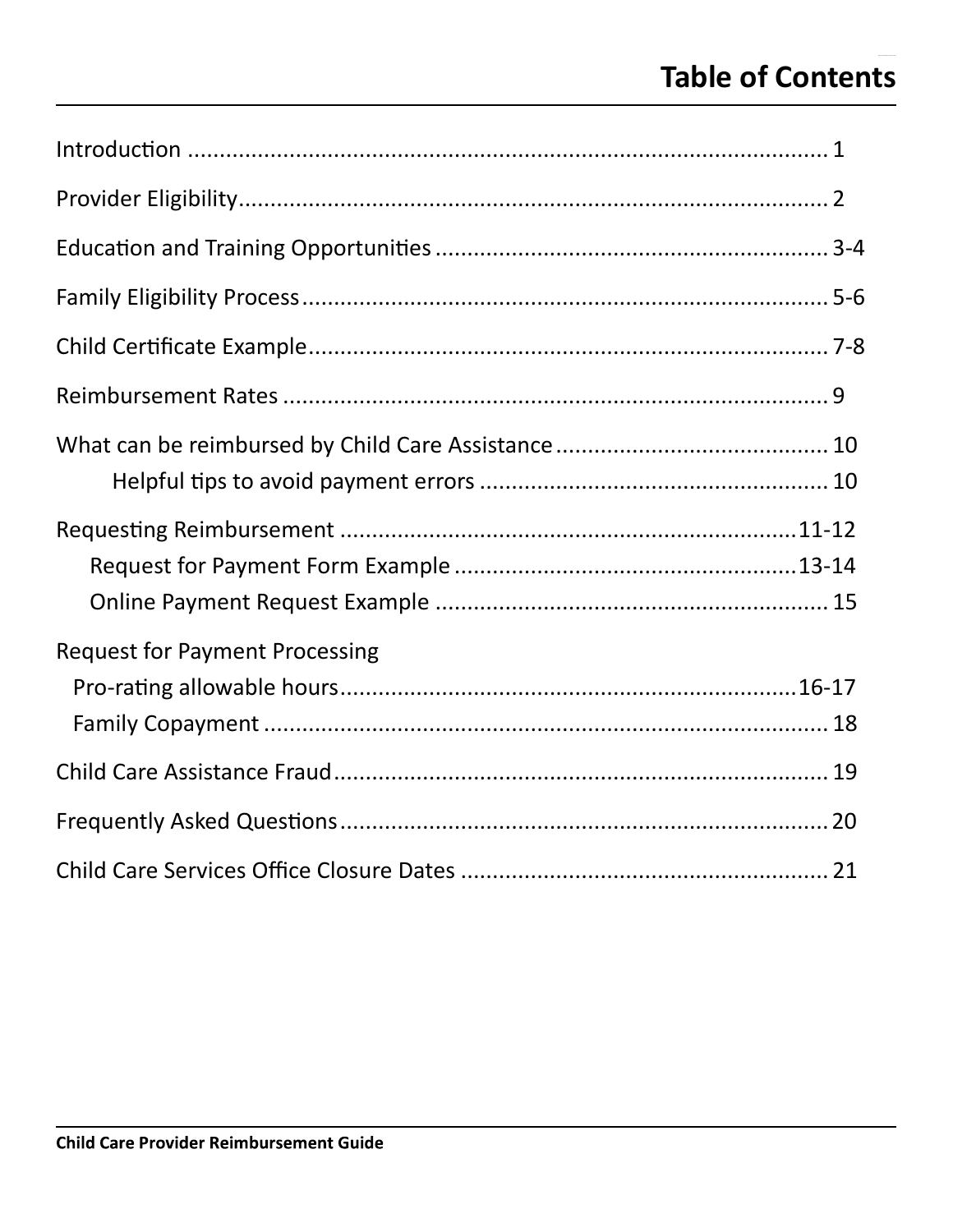### **Introduction**

Funding made available to South Dakota, through the Child Care & Development Block grant, helps qualifying families pay for their child care while they work, attend school or a combination of both.

In order to qualify for Child Care Assistance (CCA), a family must meet certain program eligibility requirements. Depending on household size and income, the family may be responsible for a portion of the Child Care Assistance; this portion is referred to as the copayment and is collected from the family by the provider.

Child Care Assistance Reimbursements are paid directly to the child care provider, at an hourly rate, depending on the number of hours of care provided for a child while the family is working and/attending school. The provider reports the hours of care to Child Care Services through a Request for Payment form, and the provider reimbursement payment is processed.

The following guide will provide you with the information you need to receive reimbursement from the Child Care Assistance program. The guide is also available on our website at the following web address: dss.sd.gov/childcare/childcareassistance

We do make changes to the guide on a regular basis, so we suggest that you occasionally review online to ensure you are using the most current guide. You may also request an updated guide by phoning Child Care Services directly.

Please contact the Child Care Services Office if you have any questions about the Child Care Assistance Program—we are here to help you!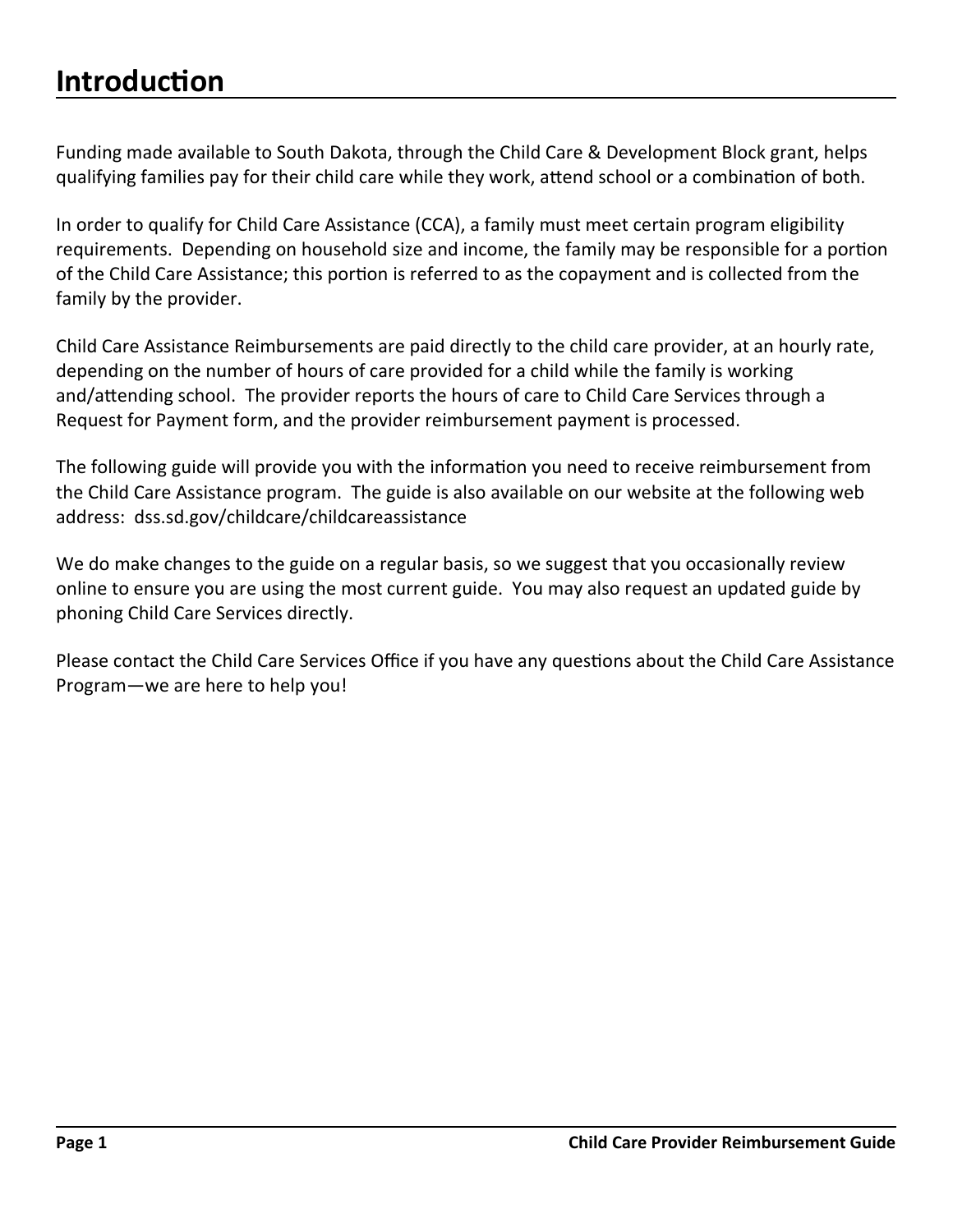#### **Child care providers receiving reimbursement from the Department of Social Services must be licensed, registered, or authorized as an unregulated provider by the Division of Child Care Services.**

Unregulated providers are categorized as follows:

Relative Provider: Must be an aunt/uncle, grandparent, great grandparent, or non-resident sibling to the child for whom care is being provided and be at least 18 years of age.

In-Home Provider: Must provide care in the child's home and only for the child(ren) of one family, must be 18 years of age or older, and maintain a separate residence from the applicant. Informal Care: A friend of the family, who is at least 18 years of age, maintains a separate residence from the applicant, and provides care only for the applicant's child(ren).

#### **Unregulated provider requirements**

In order to qualify as an eligible unregulated provider and receive reimbursement from the Child Care Assistance program, a provider must complete and return specific paperwork within designated timelines. If you would like more information on the paperwork requirements for unregulated providers, please contact Child Care Services at 1-800-227-3020.

#### **A Child Care Licensing Specialist can speak with you about the benefits of becoming a regulated provider**

Among the benefits of becoming a regulated provider include higher maximum reimbursement rates with the Child Care Assistance program and the ability to participate in the U.S. Department of Agriculture's Child and Adult Care Food Program.

To speak with a Licensing Specialist, please contact Child Care Services (CCS) at 1-800-227-3020 or visit the CCS website to find the phone number of the Licensing Specialist assigned to your county: dss.sd.gov/childcare/licensing/districts.aspx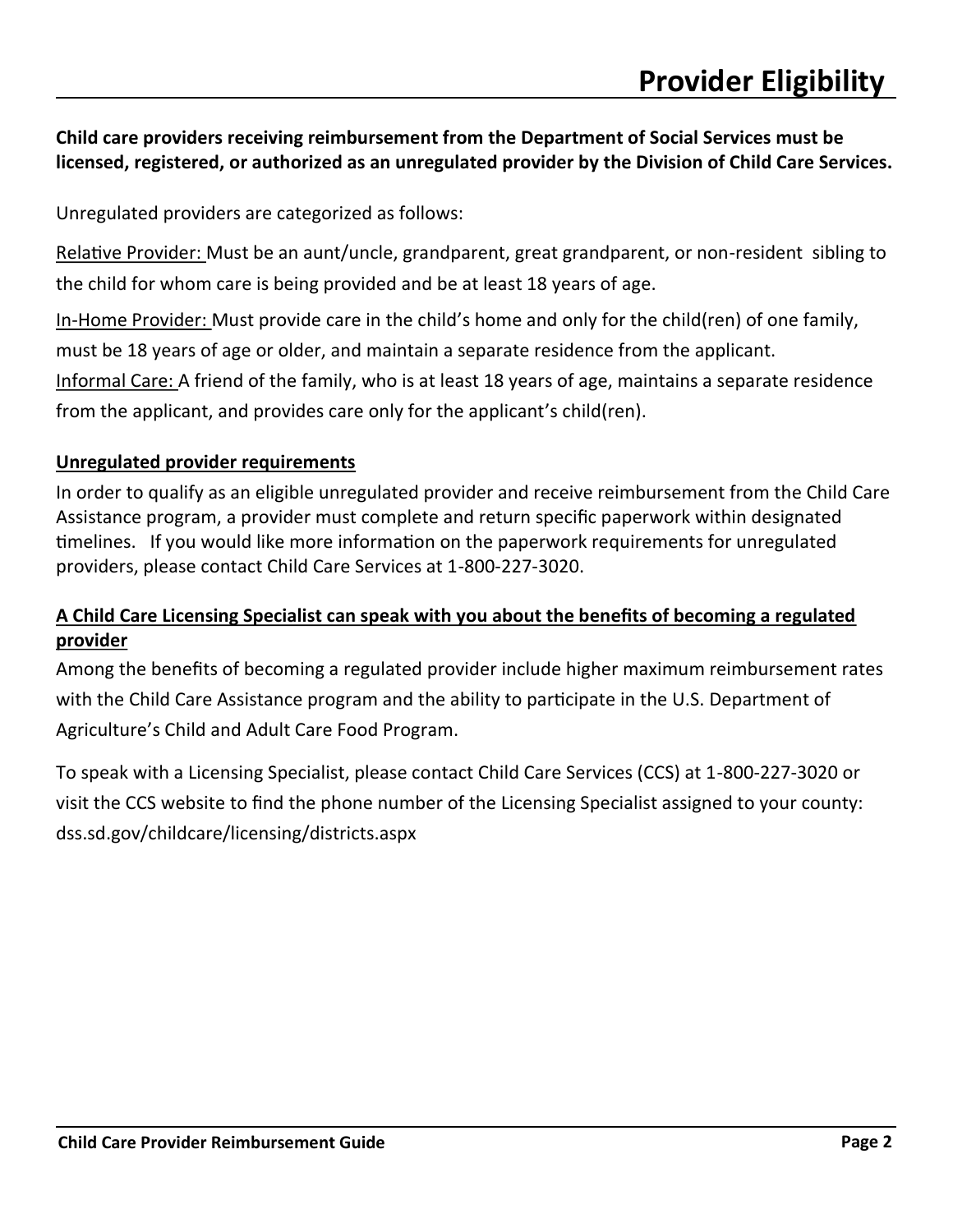## **Education and Training Opportunities**

Education and training provides key information and skills needed to best support a child's growth and development. Informal and in-home providers are required to complete orientation training and ongoing annual training. Relative providers are not required to complete orientation or ongoing training, but are encouraged to take part in training opportunities.

Orientation training is required in the following topic areas:

- Prevention and control of infectious diseases
- Prevention of sudden infant death syndrome and use of safe sleep practices
- Administration of medication
- Prevention and response to emergencies due to food and allergic reactions
- Building and physical premises safety
- Prevention of shaken baby syndrome and abusive head trauma
- Emergency preparedness and response planning
- Handling and storage of hazardous materials and the disposal of bio-contaminants
- Appropriate precautions in transporting children, if applicable
- Recognizing and reporting child abuse and neglect
- First aid
- CPR certification—**required before payment can be made on behalf of the family**.

Orientation training is required within 90 days after the provider paperwork is completed , with the exception of CPR, which is required before payment can be made on behalf of the family. Be sure to register for a CPR class right away. Orientation training is a one-time requirement.

Informal and in-home providers are also required to complete 3 hours of annual ongoing training,

Orientation and ongoing training can be obtained through the **SD Early Childhood Enrichment (ECE) Programs.** The ECE's provide early childhood and school age training, education and technical assistance to adults who are involved in the day-to-day care of children and youth. They offer online and in person classes across the State.

To view regional and statewide training offered through the ECE's, visit the Child Care Services website at: [www.dss.sd.gov/childcare/educationalopportunities/sites.a](http://www.dss.sd.gov/childcare/training/)spx. Or you may contact your local ECE directly regarding available training opportunities. See map on next page for coverage areas.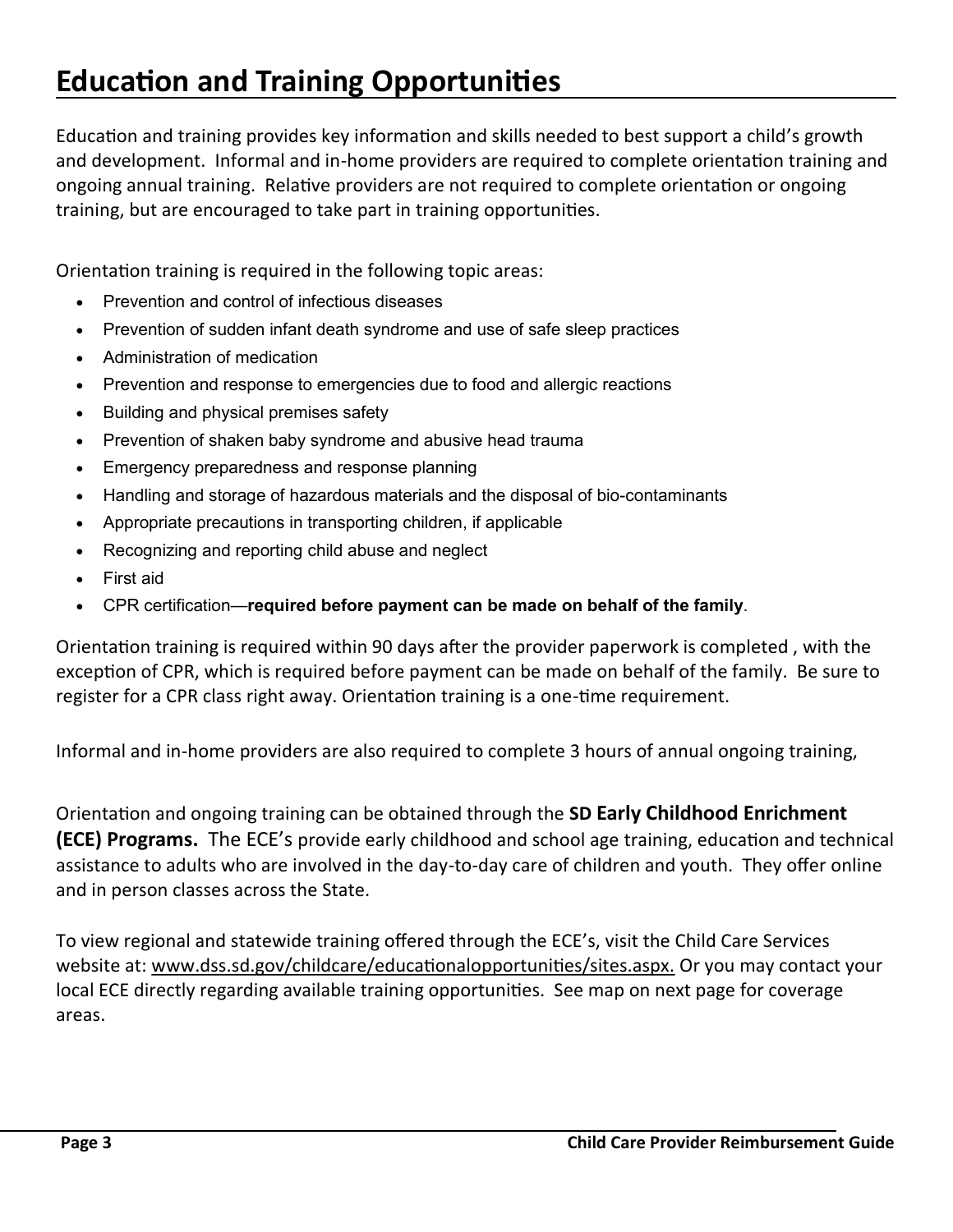### **Education and Training Opportunities**



**Region 1:** Early Childhood Connections, 1-888-999-7759 **Region 2:** The Right Turn, Inc., 1-866-206-8206 **Region 3:** Sanford Children's CHILD Services, 1-800-982-6404 **Region 4:** Family Resource Network, 1-800-354-8238 **Region 5**: Sanford Children's CHILD Services, 1-800-235-5923

#### **Additional Training and Resources**

#### **General Training Resources**

[www.dss.sd.gov/childcare/educationalopportunities/](http://www.dss.sd.gov/childcare/resources/)- Visit the State of South Dakota, Child Care Services website for training and resources on a variety of topics for providers and parents.

#### **First Aid and CPR**

- [www.redcross.org](http://www.redcross.org) **[American Red Cross](http://www.redcross.org/portal/site/en/menuitem.d8aaecf214c576bf971e4cfe43181aa0/?vgnextoid=46de1a53f1c37110VgnVCM1000003481a10aRCRD&vgnextfmt=default)** -The Red Cross provides a wide selection of CPR and First Aid trainings for infant and pediatric providers.
- [www.heart.org](http://www.heart.org)  **American Heart Association -** The American Heart Association offers a variety of options to learn lifesaving skills.
- http://dss.sd.gov/childcare/educationalopportunities/sites.aspx— **First Aid**—contact your local Early Childhood Enrichment (ECE) program for information on upcoming training opportunities. In addition, first aid training is also available online at:
- http://www.firstaidforfree.com/free-first-aid-course—**First Aid For Free**. An online training that provides a certificate after completion of this free training.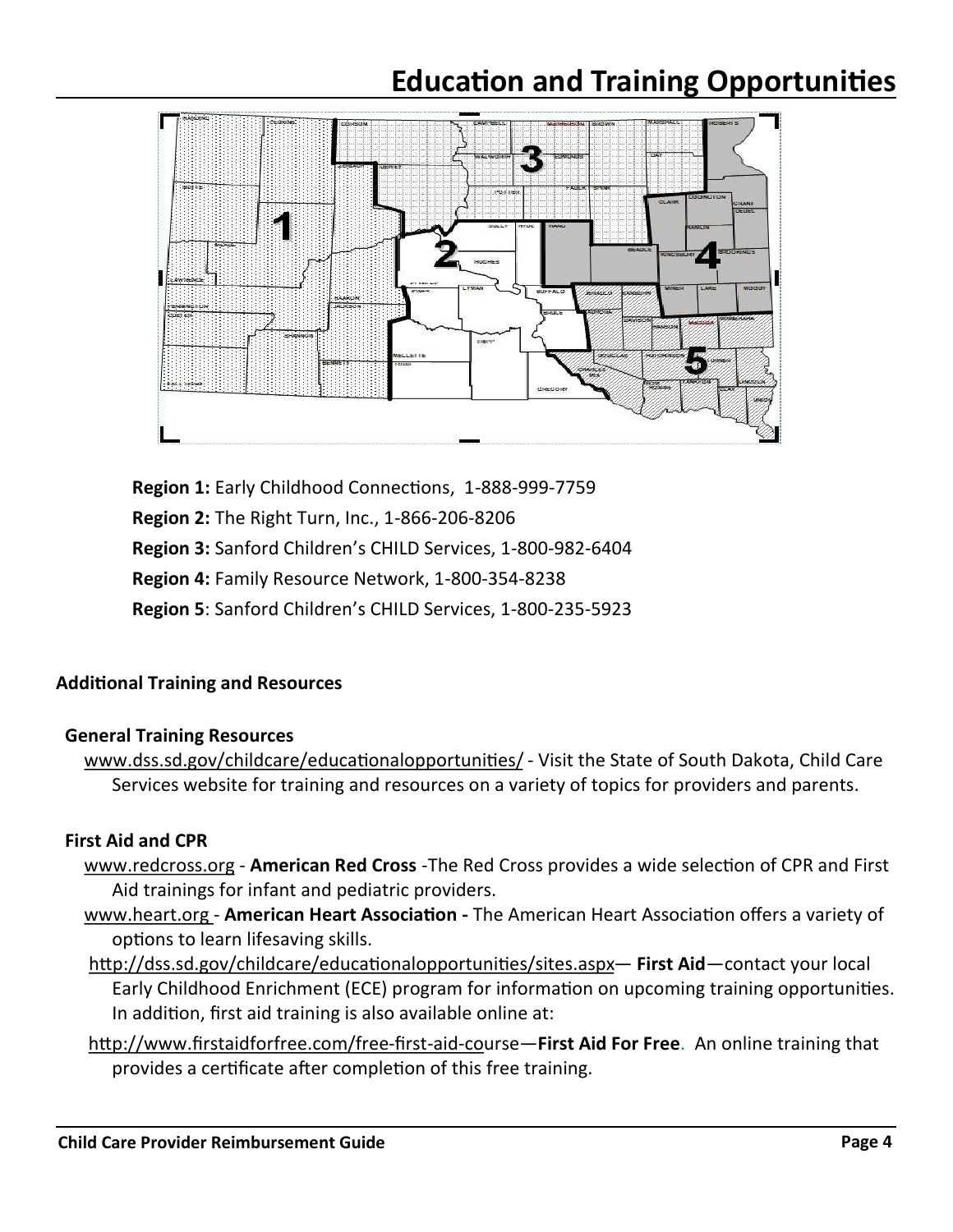#### **A family applies for Child Care Assistance (CCA)**

There are several ways for a family to apply for Child Care Assistance.

- Pick up an application at any Department of Social Services local office
- Pick up an application at any Department of Labor and Regulation local office
- Request an application by calling Child Care Services (CCS) at 1-800-227-3020
- Request an application by emailing CCS at: CCS@state.sd.us
- Download an application or apply on-line by visiting the CCS website: dss.sd.gov/childcare

#### **A Child Care Services (CCS) Caseworker determines family eligibility**

CCS Caseworkers process applications within ten working days after receiving a completed application. An application received between the 1st—15th will have a start date of the 1st; an application received on or after the 16th will have a start date of the 16th.

If an incomplete application is received, the Caseworker will inform the family as to what is needed to complete the application process. Please note that an incomplete application will delay the processing time.

You may contact CCS to find out the status of an application. CCS will be able to provide you with limited information, unless the family has completed a Release of Information form, giving CCS permission to disclose additional information to you.

The amount of assistance is determined based on the number of hours the family is working or in school, plus supplemental time for travel. Depending on household size and income, the family may be responsible for a portion of the Child Care Assistance; this portion is referred to as the copayment. *(See page 18 for more information on family copayments)*

#### **A Child Care Certificate is issued to the family and provider**

Once a CCS Caseworker determines that a family is eligible for Child Care Assistance, the family and provider will each receive a copy of the Child Care Certificate in the mail; if we have your email on file, you will also receive an email copy. (*See page 7-8 to view a certificate example)*

The Child Care Certificate is proof to you that the family is eligible for assistance. You will need the information on this certificate to request payment for the child(ren).

Child Care Services cannot issue a reimbursement payment to a provider until the family is eligible for the program. The family is ultimately responsible for payment until you receive a certificate notifying you the family is approved.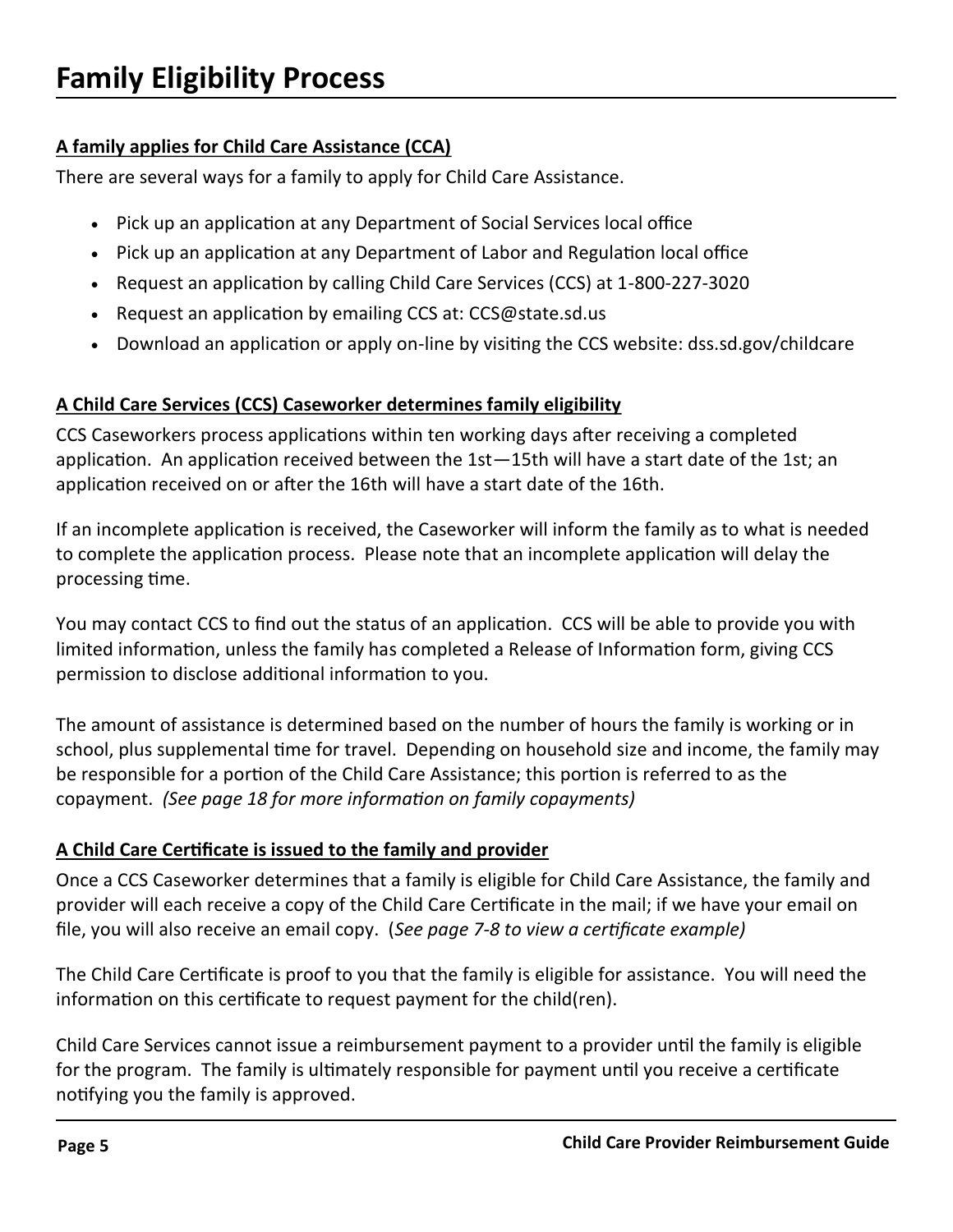#### **A Child Care Certificate expiration and closure notice will be sent**

Approximately six weeks before the end date of the certificate, a certificate expiration notice will be mailed to the family and provider as a reminder for the family to re-apply for continued assistance.

If the family does not re-apply in time or is no longer program eligible, their certificate will close. The provider will receive a closure notice. If CCS has your email on file, you will receive these notices by email only.

Please note that CCS does not send notification if an application is denied. If you have any questions about the status of a family's application, please call our office.

#### **Family Reporting Responsibilities while on Child Care Assistance**

In order to remain eligible to receive Child Care Assistance, a family must follow several guidelines, including the need to report changes to their Caseworker.

According to Administrative Rules of South Dakota 67:47:01:18, a household must report to the department when they experience any of the following changes:

- 1) A permanent change in employment or school status;
- 2) A change in child care provider;
- 3) An address change;
- 4) If the monthly income exceeds 85% of the state median income.

Changes can be reported in any written format that is convenient for the family.

Please continue to encourage families to report any changes in circumstance which may affect their eligibility; and if you suspect that a family is abusing their assistance, please contact Child Care Services to report the information.

#### **Continued Assistance following a permanent change**

If a current recipient of Child Care Assistance has a permanent change in employment or school status, 3 months of continued assistance can be granted from the last day of employment or school attendance. A permanent change is defined as a job quit or termination, a job ending due to the closing of a business, cessation of attendance or graduating from an educational or training program, or no longer participating in a TANF approved activity. Permanent changes must be reported in writing within 10 working days.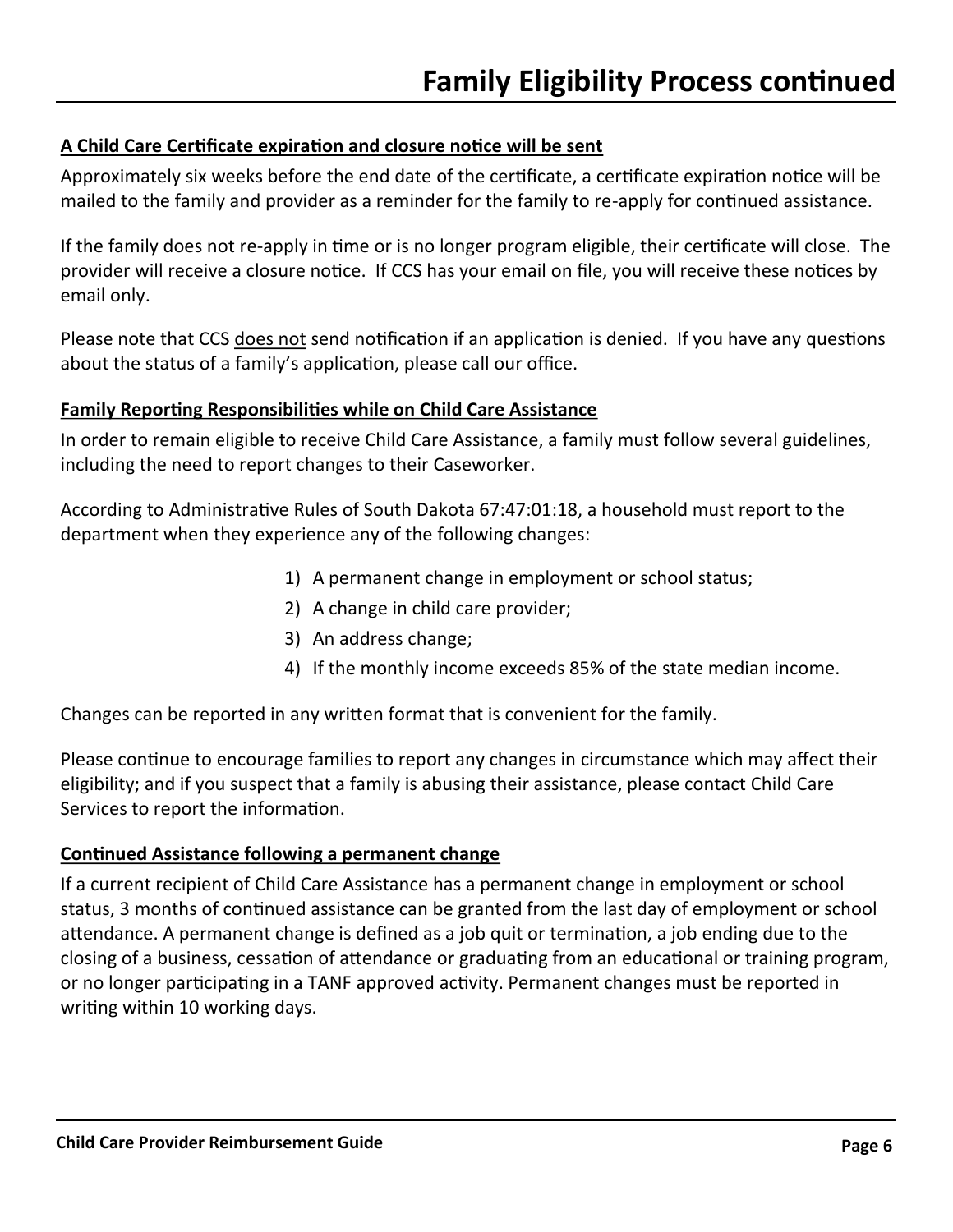## **Child Care Certificate Example**

Once a CCS Caseworker determines that a family is eligible for Child Care Assistance, the family and provider will each receive a copy of the Child Care Certificate in the mail. The Child Care Certificate is proof to you that the family is eligible for assistance, and has the information you will need to request payment.

#### (A) - **Your provider number**

You will use your state issued nine-digit provider number (located on the Child Care Certificate) to identify yourself when you complete your Request for Payment or contact Child Care Services.

#### (B) - **The certificate number**

The certificate number links the assistance to the correct family, provider and time period. This number will change with each certificate issued for the family, so it is very important that you enter the correct certificate number on your Request for Payment.

#### (C) - **Eligibility Dates**

The family is eligible for Child Care Assistance during this timeframe. You can request payment up to 60 days past the end date of the certificate.

#### (D) - **Child Identification Numbers**

Each child is identified by their own unique identification number. This number will always remain the same even if the child is not continually receiving Child Care Assistance.

#### (E) - **Maximum Monthly Hours**

This is the maximum monthly hours that CCS determined are eligible for Child Care Assistance based on the family work/school activity. Typically, supplemental hours are included in this total to cover travel time, etc. The child may attend child care for more time than the maximum monthly hours, but the family is responsible for covering that cost.

#### (F) - **Hourly Rate**

This is the hourly rate per hour you will be paid for the child.

#### (G) - **Family Co-Payment Amount**

This is the portion of Child Care Assistance the family is responsible to pay you toward their child care bill. The copayment will be automatically subtracted from your payment.

#### (H) - **Payment Maximum**

The payment maximum is not guaranteed and will vary depending on the actual hours of care the child attends, as well as your payment rates.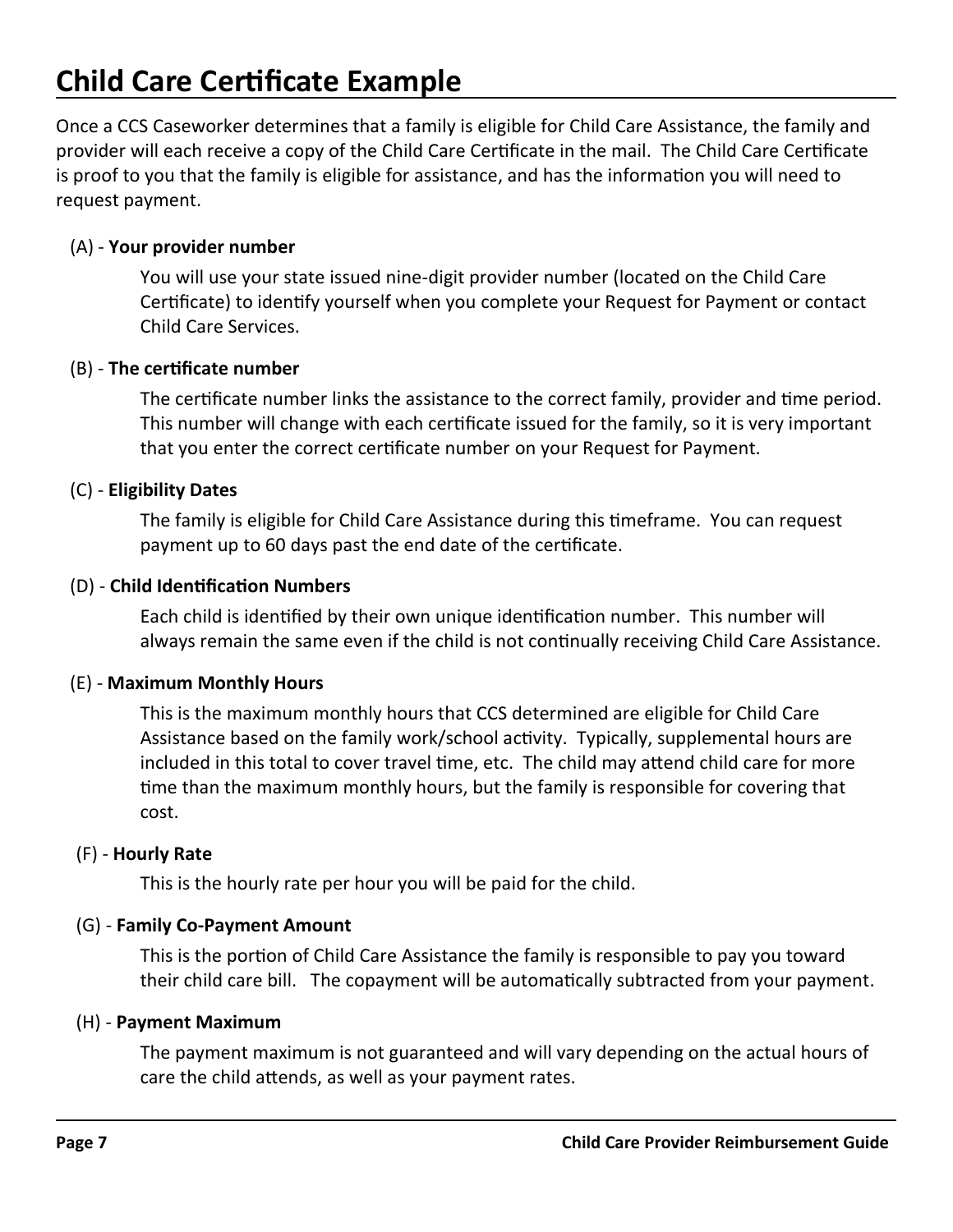#### **CHILD CARE CERTIFICATE**

South Dakota Department of Social Services

Division of Child Care Services

**CHILD CARE CERTIFICATE (CCC)**

**Provider Name 123 Main St**

**Anywhere, SD 50000-0000**

Dear Provider:

**B** Parent Doe has been approved to receive child care benefits through the Division of Child Care Services (CCS). You are listed as the child care provider. Keep this certificate for your records as you will need this information to request payment. **C**

For billing purposes the certificate number for this family is  $\frac{888888888}{8}$  effective  $\frac{7}{1/12}$  to  $\frac{12}{31/12}$ .

This assistance is being provided for the following children:



The co-payment, or amount the family is responsible to pay you is \$50 twice a month or a total of \$100 once a month. Regardless of the co-payment, the assistance may not cover the entire child care bill. The family is responsible for any child care costs which exceed the monthly assistance amount.

The maximum amount Child Care Services can pay you, the provide is  $\frac{5}{220}$  a month depending on the number of actual hours the child(ren) are in your care while the family is working and/or attending school and the type of payment rate you have established. **H**

The max monthly hours are pro-rated by the number of days in the billing period and also pro-rated based on length of certificate.

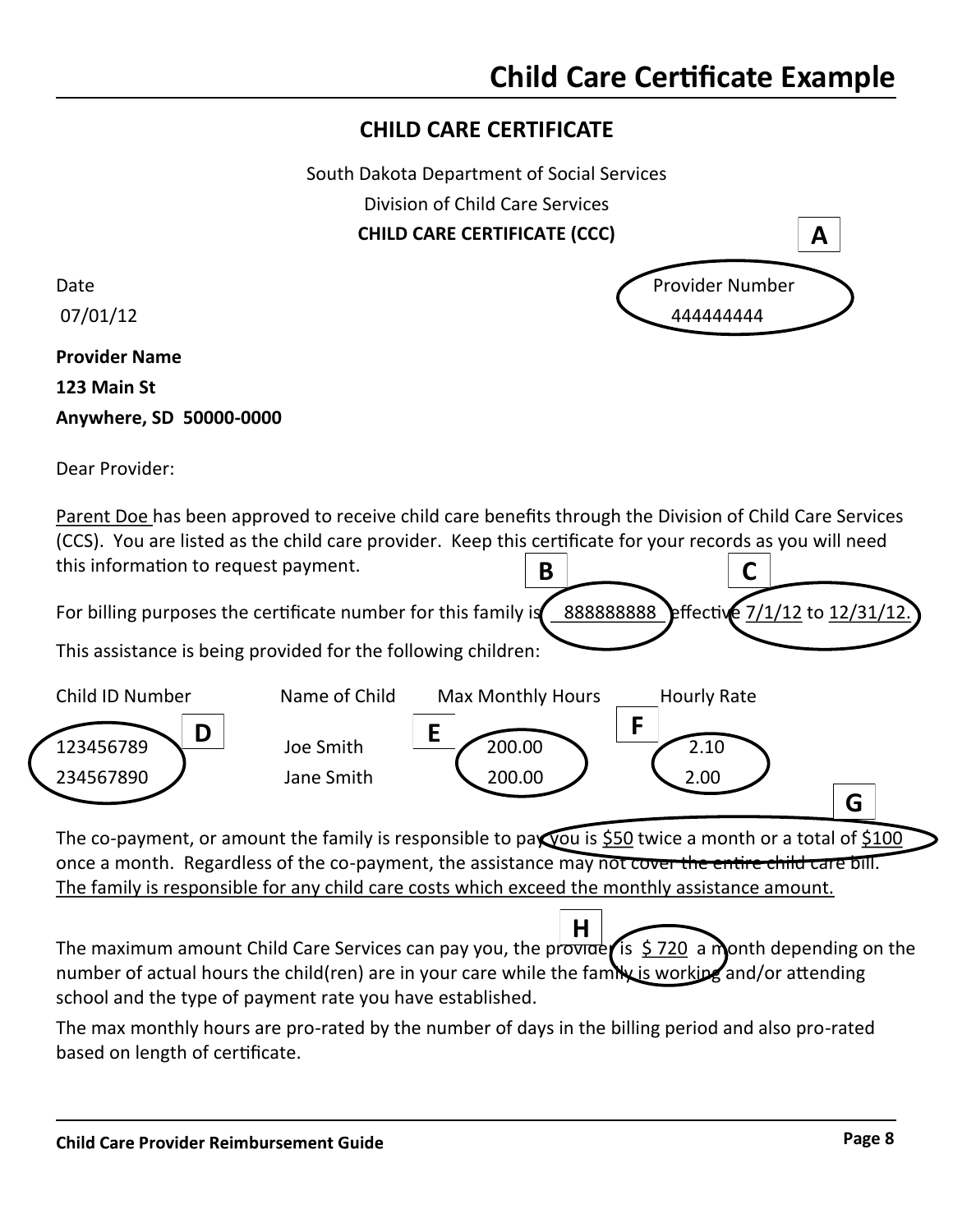#### **How does CCS determine the reimbursement rates?**

Every two years, CCS conducts a survey to find out what South Dakota providers are charging for their services. The questionnaire is sent to every registered and licensed child care provider. The information provided is used to set the hourly reimbursement rates. Unregulated provider rates are established at 75% of the statewide average for family child care providers.

#### **How to receive a copy of the reimbursement rates**

You will receive a copy of the current reimbursement rates when you first begin participating in the Child Care Assistance Program. The reimbursement rates are also available on our website (dss.sd.gov/childcare). If you prefer, you may phone our office to receive a copy by mail.

#### **Special CCS reimbursement rates available to providers**

A Provider serving a child with special needs may need to make special accommodations. CCS does offer a higher rate for children with special needs to help offset any additional costs. CCS will make the final determination if the higher rate can be allowed. In order to determine this, the family must provide medical documentation of the child's condition, a written request that the special needs rate be allowed, and the provider must complete and submit a questionnaire relating to the enhanced services being provided to the child. Contact CCS for more information.

#### **Higher reimbursement rates available for regulated providers**

If you are interested in receiving a higher reimbursement rate, consider becoming a regulated family child care provider. A Child Care Licensing Specialist can speak with you about the benefits of becoming a regulated provider. Among the benefits include higher maximum reimbursement rates with the Child Care Assistance program and the ability to participate in the U.S. Department of Agriculture's Child and Adult Care Food Program.

To speak with a Licensing Specialist, please contact Child Care Services (CCS) at 1-800-227-3020 or visit the CCS website to find the phone number of the Licensing Specialist assigned to your county: dss.sd.gov/childcare/licensing/districts.aspx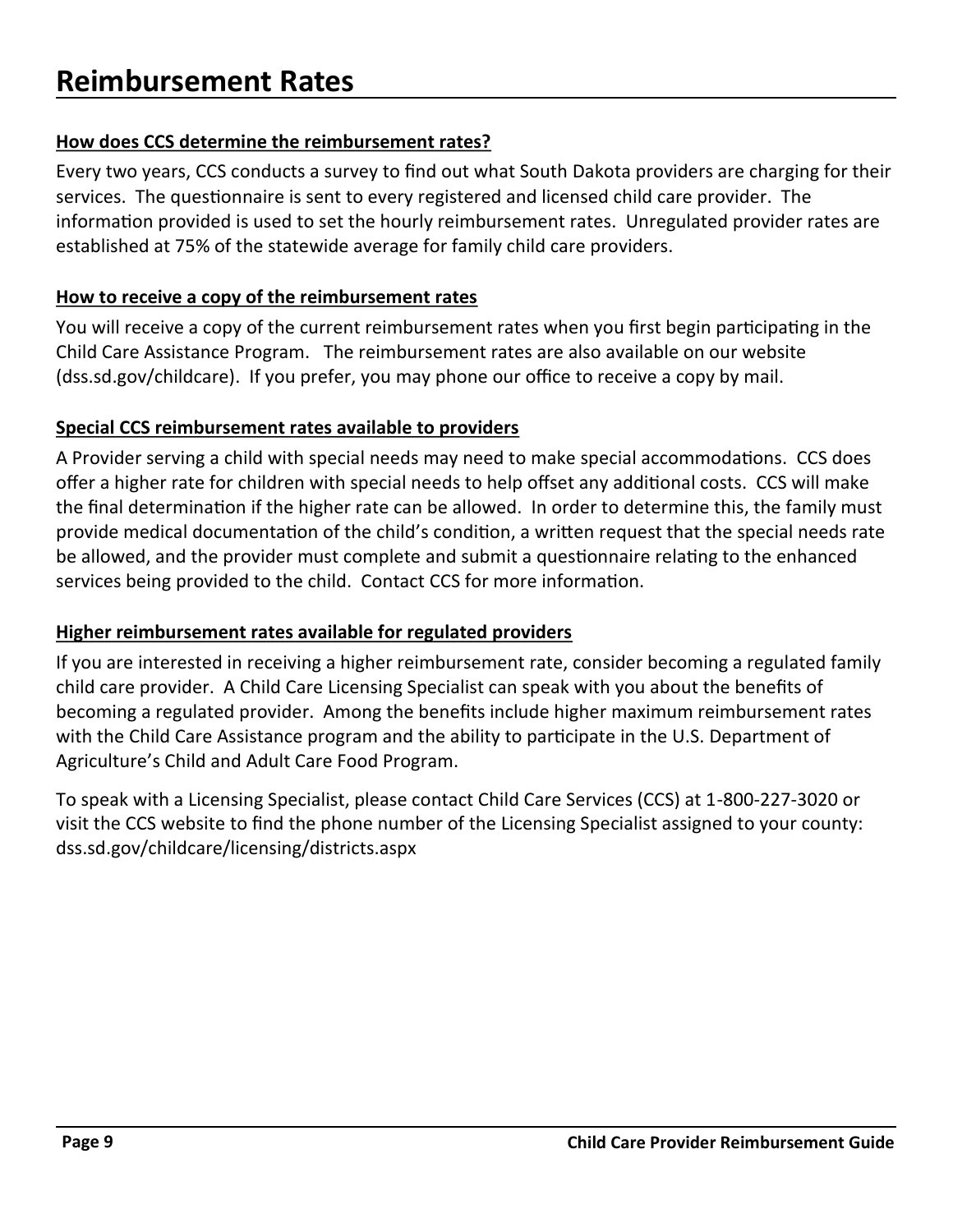#### **The following are reimbursable through Child Care Assistance (CCA):**

#### **Actual hours of care provided while the eligible family is working/attending school**

Note that these hours are 'actual' not 'scheduled' hours of attendance. Child Care Assistance is only available for the actual hours of care that you provide. The family is responsible for any payment not covered by Child Care Assistance.

In some cases, a provider may request payment for care provided when the parent experiences a permanent change in circumstances. The family must report these changes to Child Care Services (CCS) in order for this to be allowable. *(See page 6 for more information on these policies)*.

#### **Time provider transports a child**

CCS considers the child in your care when you are transporting him/her.

**In order to keep track of the number of hours of care that you provide, it may be helpful for you to record the time a child is in your care each day on attendance records. These records will also provide documentation, should you need to explain your payment requests to Child Care Services. Example attendance records are available on the Child Care Services (CCS) website at: dss.sd.gov/childcare. Or you may call and request attendance record examples from CCS.** 

#### **Helpful tips to avoid payment errors:**

- Only request payment for the actual hours of care that you provided.
- Do not request payment for more hours of care than you provide. You may be required to pay back funds obtained this way or face further penalties.
- Double-check your calculations before you submit each Request for Payment Form to make sure they are accurate.
- If you mistakenly request payment for more hours than what you actually provided, report it immediately to Child Care Services.
- Read all notices Child Care Services sends to you. The notices contain important information that may affect the Child Care Assistance for the eligible family you serve.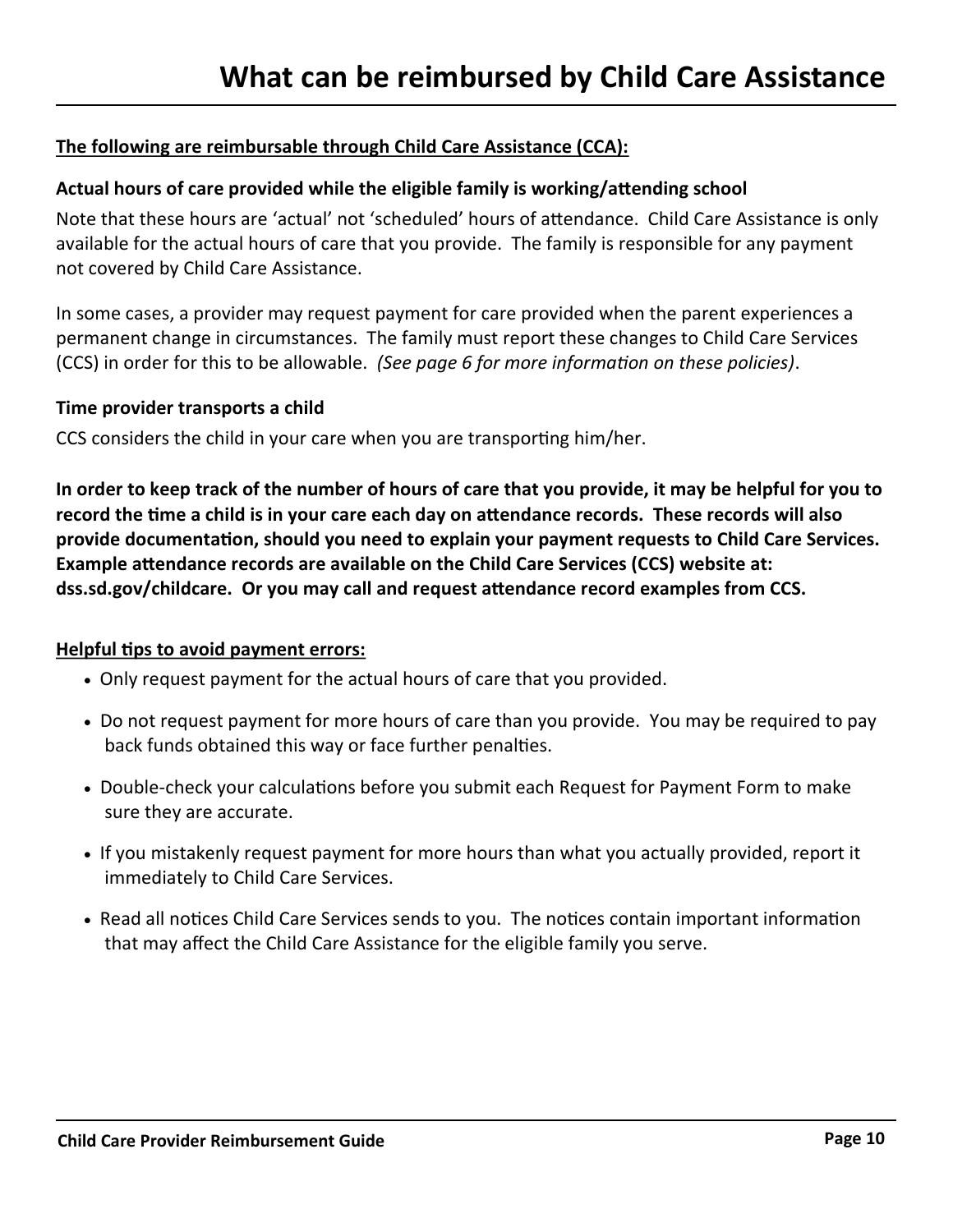In order to receive reimbursement for allowable care hours, you must request payment from Child Care Services (CCS).

CCS offers two different methods to request payment.

1. **Request for Payment Form:** (*see page 13-14 for an example)* 

The Request for Payment forms are available directly from Child Care Services or on the website. (dss.sd.gov/childcare/childcareassistance) Information about each child must be entered on the form, and the form is signed and mailed to CCS. A faxed form cannot be accepted. A provider can bill once or twice a month with this form.

2. **Online Payment Request:** (*see page 15 for an example)* 

A provider uses his/her provider identification number and pin number (provided by CCS) to enter an online billing website. Information about each child is already on the screen; provider must enter total care hours for billing period. A provider can bill once or twice per month with this method. Contact CCS to be signed up.

#### **The CCS payment system runs each Monday night, including Holidays.**

If CCS is closed on a Monday holiday, the payment system will still run for payment requests already entered in the system. However, staff will not be in the office to receive mail and enter requests on that day. For a list of days that CCS is closed, see page 21 of this guide. If you request payment online, you must enter your payment request by 6:00 pm Central Standard Time on Monday in order for it to run through the payment system that night.

#### **A provider may request payment once per month or twice per month.**

Once per month: 1st day through last day of the month.

Twice per month: 1st day through 15th day and 16th day through last day of the month.

#### **A provider can only request payment AFTER care is provided.**

You cannot request payment in advance for anticipated hours of care. However, if a family is no longer in care with you, or if a certificate ends early, you can request payment early for that family; you will need to include a note with your payment request explaining why you are billing early, otherwise, the payment request will be returned to you.

#### **A provider can request payment up to 60 days past closed certificate.**

Payment requests past 60 days will not be processed.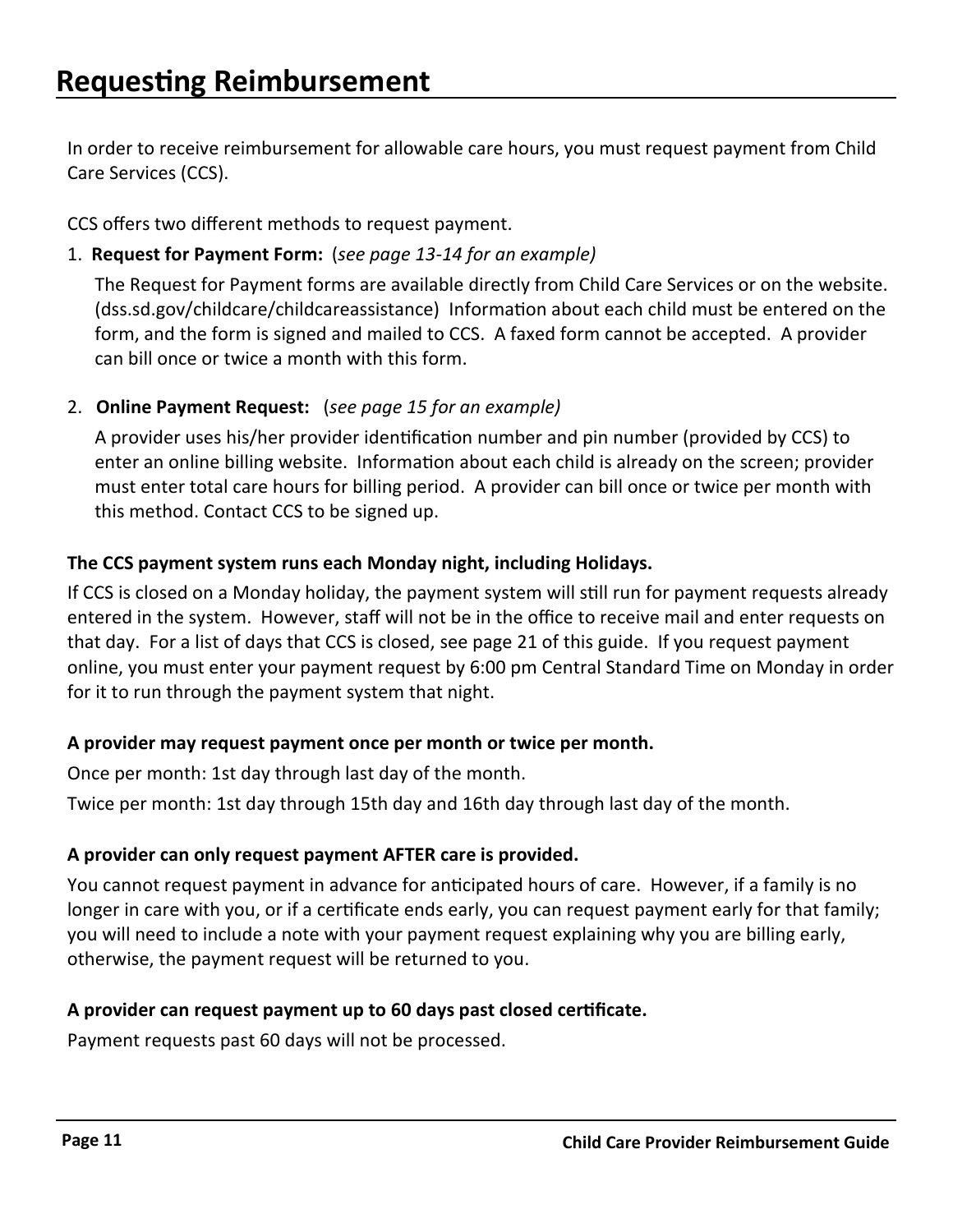#### **Following payment, a Remittance Advice will be mailed to provider.**

If CCS has your email on file, you will receive this notice by email only. The notice will provide detail about your payment. A copy of the notice will also be sent to the family.

#### **How will you be paid?**

Providers receive their payment reimbursement electronically through direct deposit or an electronic payment card.

#### **When will you be paid?**

According to the Administrative Rules of South Dakota 67:47:01:16, payment shall be made within 15 working days following receipt of a complete payment request. Generally, the reimbursement payment is available within two to three business days after payment is processed. You may call our toll-free number anytime to hear information about your most recent payment.

#### **Tax information**

Child care providers who receive \$600 or more in payment from Child Care Services (CCS) will be mailed a 1099 Miscellaneous Tax Form by January 31st of each year. The form summarizes all payments the provider received from CCS in that year.

#### **If you make a mistake on your payment request**

If you make an error on your payment request, please contact CCS right away. Staff can let you know what you will need to do to correct the error.

#### **Complete payment requests are important**

Please take the time to make sure that you enter the correct information on your payment requests including certificate numbers, child id numbers, etc. Payment requests that are not complete, or that have incorrect information will be sent back to you for corrections. An incomplete or incorrect payment request could delay payment to you.

#### **Perjury Statement**

Each Request for Payment Form requires your signature. By signing the form, you are declaring and affirming under the penalties of perjury that the claim form has been examined by you and to the best of your knowledge and belief is in all things true and correct.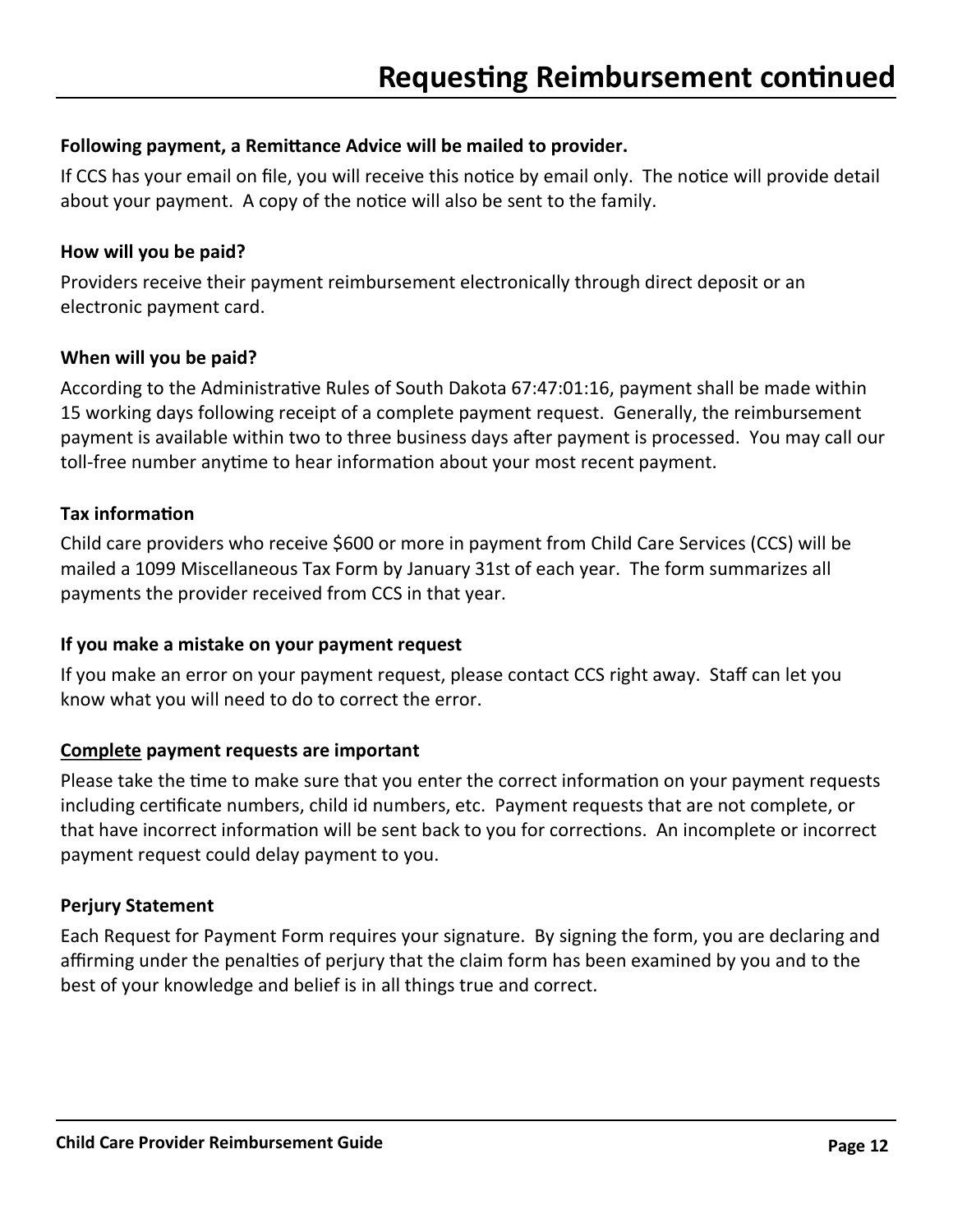Follow the instructions below to complete a Request for Payment Form. You will need the Child Care Certificate to complete the form.

#### (A) - **Provider Name**

This is the name that is on your child care license or registration; either your name, or the name of your child care center. (example: Mary Smith, or Kidz Daycare).

#### (B) - **Provider Number**

Enter your state issued nine-digit provider number (located on the Child Care Certificate).

#### (C) - **Provider Address**

Enter your complete mailing address.

#### (D) - **Billing Period**

Check the box of the appropriate time period. You can only request payment for one time period per form. If you are billing for different time periods, you will need to use separate forms.

#### (E) - **Month and Year**

Fill in the month and year for the time period you want to request payment. (**Example**: It is now August 10th, but you are billing for the last part of July, the month you would use would be July.)

#### (F) **- Child Name**

List the full name of the child. If there is more than one child on a certificate, list them on separate lines. If you request payment from more than one certificate, please skip a line between certificates.

#### (G) - **Child Care Certificate (CCC) Number**

The certificate number links the assistance to the correct family, provider and time period. This number will change with each certificate issued for the family, so it is very important that you enter the correct certificate number on your Request for Payment. Double-check to make sure the certificate is valid for the time period you are requesting payment.

#### (H) - **Child Identification Number**

Each child is identified by their own unique identification number. This number will always remain the same even if the child is not continually receiving Child Care Assistance.

#### (I) - **Total Hours Child Care Received**

List the total number of allowable care hours for the time period.

#### (J) - **Provider Signature:** Sign your name.

(K) - **Date:** Write in the date that you complete the form.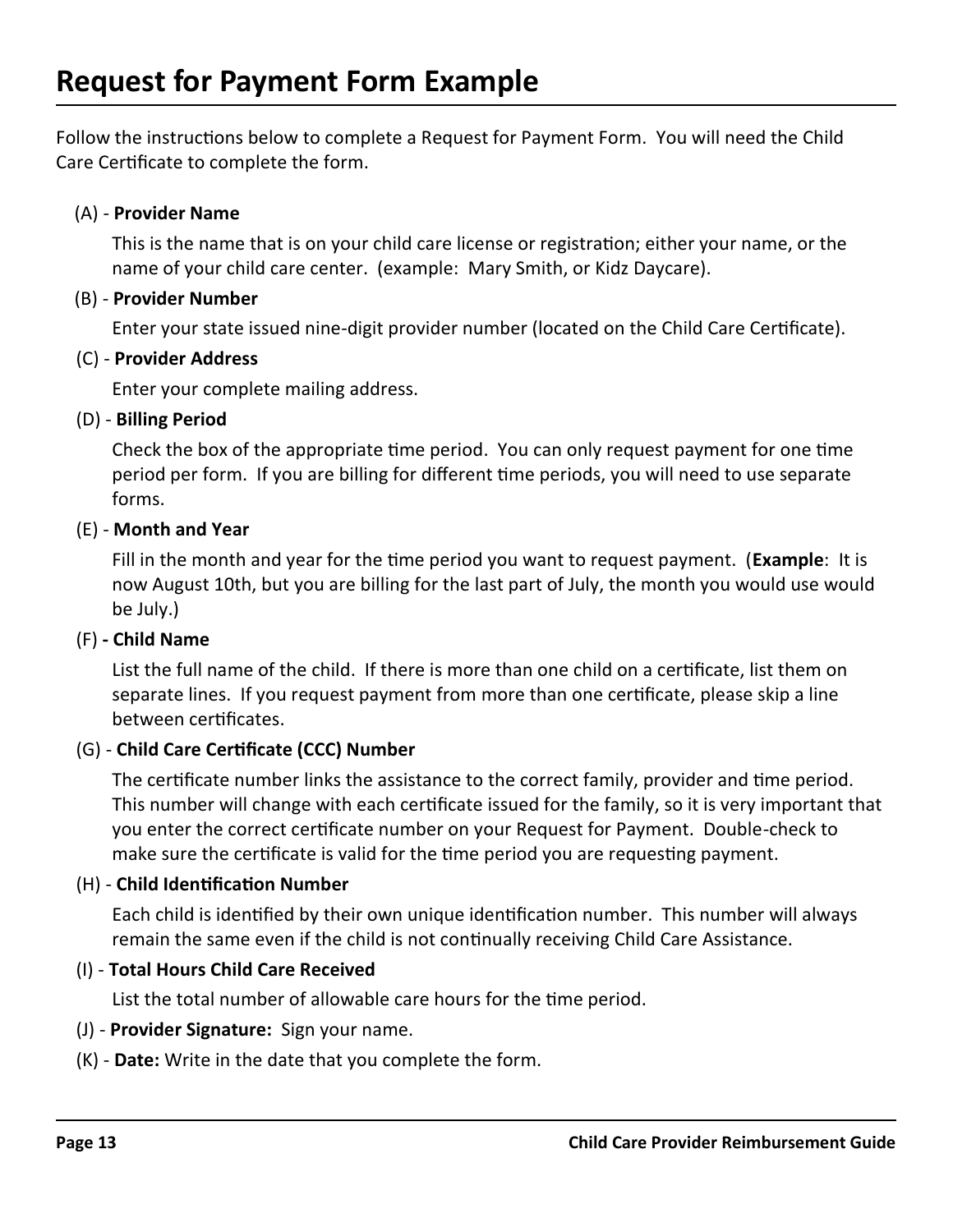#### **CHILD CARE SERVICES REQUEST FOR PAYMENT**

DEPT OF SOCIAL SERVICES

CLEARLY PRINT ALL INFORMATION INCLUDING COMPLETE ADDRESS

| PROVIDER NAME: Jane Doe                           | A | PROVIDER NUMBER: 444444444 |                       | D |  |
|---------------------------------------------------|---|----------------------------|-----------------------|---|--|
| PROVIDER ADDRESS: 123 Main St, Anywhere, SD 50000 |   |                            | $\tilde{\phantom{a}}$ |   |  |

#### **BILLING INFORMATION**

#### **Request for Payment forms can be submitted for the following time periods: the 1st through the 15th of the month, the 16th through the 31st, or the 1st through the 31st. Please check ONE box.**

**D**

THIS BILL IF FOR (check one)  $\Box$  1st DAY OF THE MONTH THROUGH THE 15TH 16TH DAY OF THE MONTH THROUGH THE 31ST  $\square$  1ST DAY OF THE MONTH THROUGH THE 31ST

All billing information can be found on the child care certificate you received in the mail. If there are multiple children per certificate, please group families together.

**IMPORTANT:** Please leave a space between each grouping of claims (multiple families or certificates).

**NOTE:** Child Care Services will calculate the correct payment, based on the number of hours you record for each child.

#### **To prevent delay, complete each box by following the example provided.**

| OFFICE USE<br><b>ONLY</b><br>CLAIM# | <b>MONTH AND</b><br>YEAR | <b>CHILD NAME</b> | <b>CHILD CARE</b><br><b>CERTIFICATE</b><br>(CCC) NUMBER | <b>CHILD ID NUMBER</b> | <b>TOTAL</b><br><b>HOURS</b><br><b>CHILD CARE</b><br>RECEIVED |
|-------------------------------------|--------------------------|-------------------|---------------------------------------------------------|------------------------|---------------------------------------------------------------|
| <b>EXAMPLE</b>                      | <b>MARCH 13</b>          | <b>Joe Smith</b>  | 888888888                                               | 123456789              | 45                                                            |
|                                     | <b>MARCH 13</b>          | <b>Jane Smith</b> | 888888888                                               | 234567890              | 45                                                            |
|                                     | E                        | F                 | G                                                       | $\mathsf H$            |                                                               |
|                                     |                          |                   |                                                         |                        |                                                               |
|                                     |                          |                   |                                                         |                        |                                                               |
|                                     |                          |                   |                                                         |                        |                                                               |
|                                     |                          |                   |                                                         |                        |                                                               |
|                                     |                          |                   |                                                         |                        |                                                               |
|                                     |                          |                   |                                                         |                        |                                                               |

I declare and affirm under penalties of perjury that this claim has been examined by me and to the best of my knowledge and belief is in all things true and correct. I further agree to comply with the provisions of the Civil Rights Act of 1964 and regulations there under relating to non-discrimination in Federally assisted programs.

PROVIDER SIGNATURE **DATE** 

**CCS cannot accept this form by fax! PLEASE SIGN AND MAIL TO: CHILD CARE SERVICES** 

**910 E. SIOUX AVENUE—PIERRE-SD-57501**

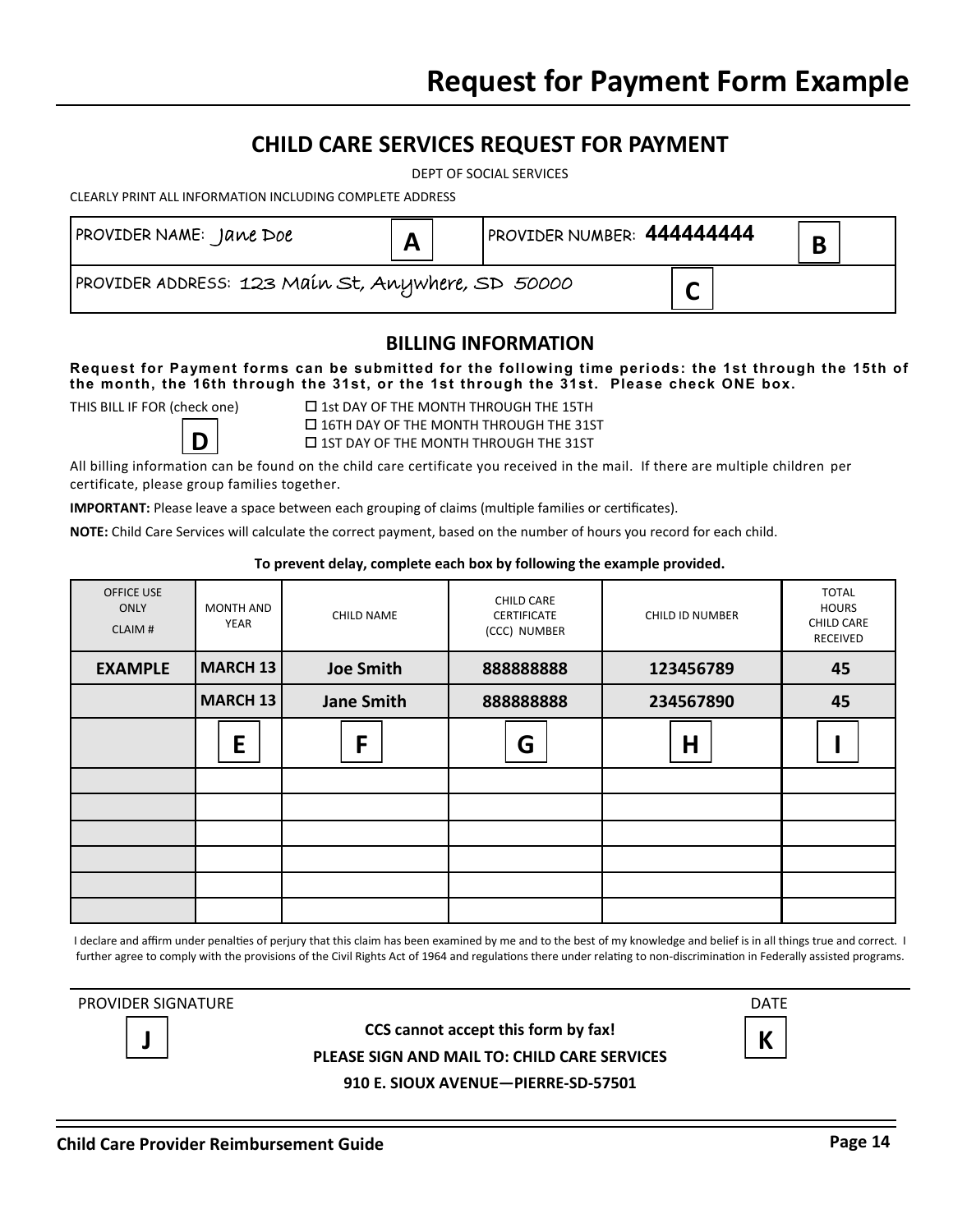Below is an example of an Online Payment Request Entry Screen. Notice that for this option the child name, certificate number, child identification number, eligibility date, and maximum allowed hours is already populated. In order to complete the payment request, enter the total care hours (highlighted in grey below) and complete the online submission.

#### **ONLINE PAYMENT REQUEST ENTRY SCREEN**

**Please pay attention to the Fr Date and To Date for each line. Claims can be entered for each billing cycle the day after the billing cycle ends. Encoding errors may delay payment.**

| <b>LAST NAME</b> | <b>FIRST NAME</b> | l CERT NUM | <b>CHILD ID</b> |       |       | <b>FR DTE   TO DTE   HR MAX</b> | <b>HR ACT</b> |
|------------------|-------------------|------------|-----------------|-------|-------|---------------------------------|---------------|
|                  |                   |            |                 |       |       |                                 |               |
| Smith            | Joe               | 999999999  | 123456789       | 09/01 | 09/30 | 200,00                          |               |
| Smith            | Jane              | 999999999  | 456789123       | 09/01 | 09/30 | 135,00                          |               |

 I declare and affirm under the penalties of perjury that this claim has been examined by me and to the best of my knowledge and belief is in all things true and correct. I further agree to comply with the provisions of the Civil Rights Act of 1964 and regulations issued there under relating to non-discrimination in Federally assisted programs.

Save Invoice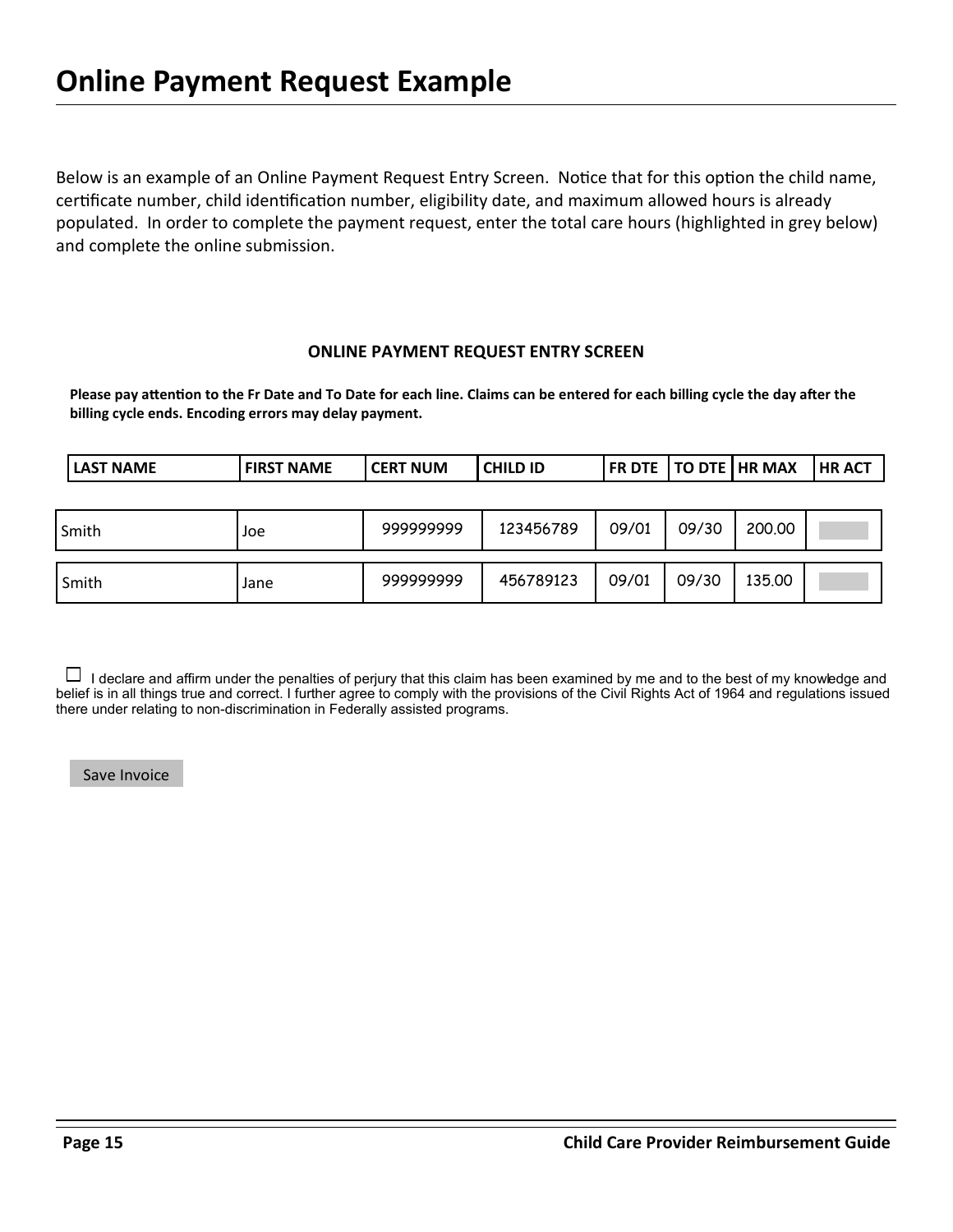The computer system that processes the Payment Requests is designed to process payments as efficiently as possible, while preventing system overpayments to providers. There are a couple of methods used by the computer system that may affect a reimbursement payment that you receive.

- 1. Allowable certificate hours are pro-rated by the number of days in the billing period.
- 2. The provider reimbursement payment is reduced by the family copayment.

#### **1. Allowable certificate hours are pro-rated by the number of days in the billing period Why does this happen?**

The computer system pro-rates the maximum allowable certificate hours to ensure that a family's assistance is distributed and available as evenly as possible over each billing period in the month.

#### **Who will this affect?**

This pro-rating can affect providers that request payment twice per month. It can also affect providers if the end date of the certificate falls within a billing period.

#### **How can this affect a payment reimbursement?**

The system will only allow payment for a certain number of pro-rated hours for the billing period. If you enter more hours than the system allows, the system will adjust the hours you enter to not exceed the pro-rated total.

#### **How does this work?**

The number of days in the billing period differ depending on the number of days in the month. The number of days in the first billing period is always 15. The number of days in the second billing period varies. See directly below for an example.

|              | 1-15 billing period | 16-end billing period |
|--------------|---------------------|-----------------------|
| 28 day month | 15 days             | 13 days               |
| 30 day month | 15 days             | 15 days               |
| 31 day month | 15 days             | 16 days               |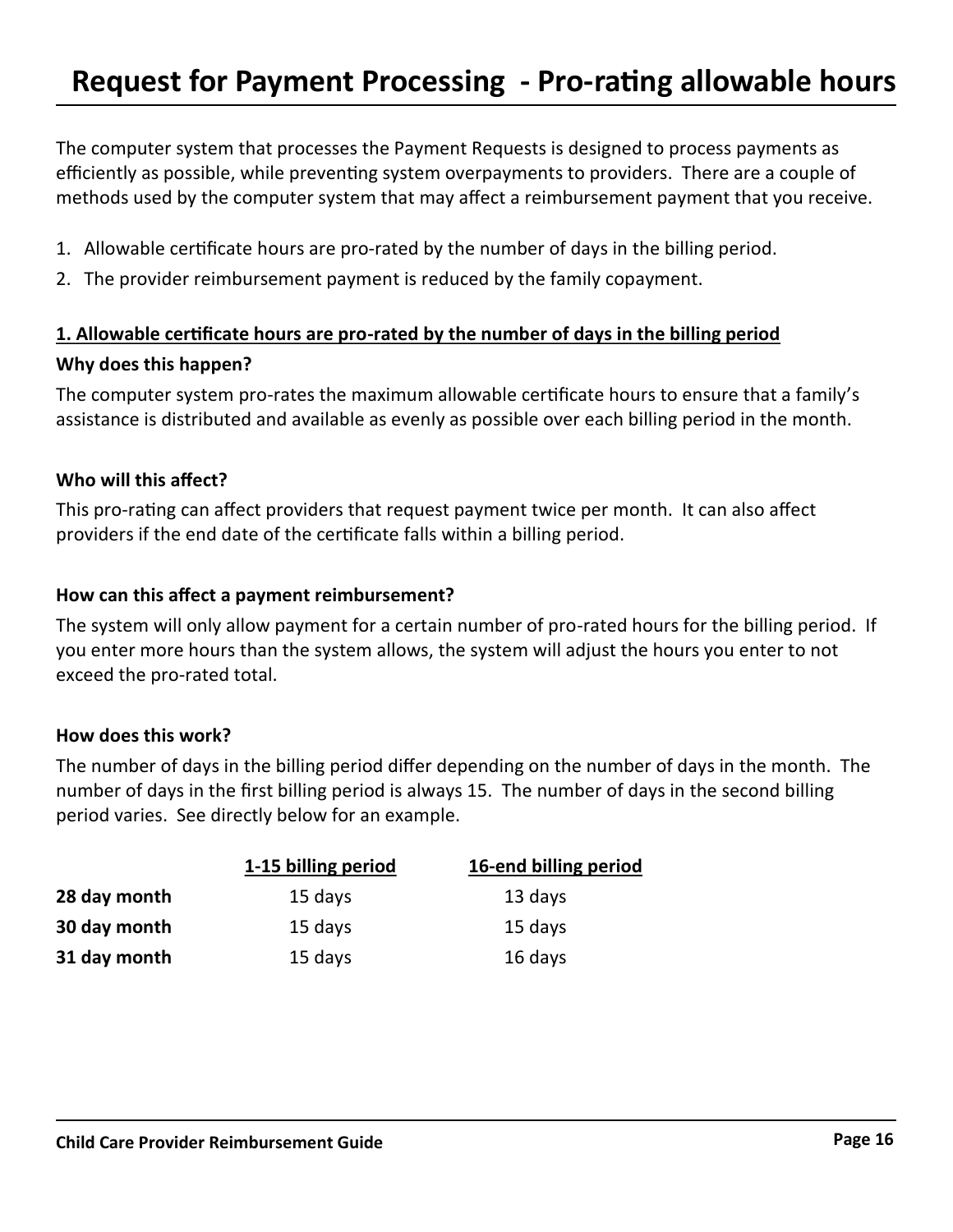## **Request for Payment Processing - Pro-rating allowable hours**

In order to figure out what the system will allow for the billing period, apply the following formula depending on the number of days in the month.

|              | 1-15 billing period      | 16-end billing period    |
|--------------|--------------------------|--------------------------|
| 28 day month | 54% x total cert hours   | 46% x total cert hours   |
| 30 day month | 50% x total cert hours   | 50% x total cert hours   |
| 31 day month | 48.3% x total cert hours | 51.7% x total cert hours |

Example:

The total allowable certificate hours is 190. You want to request payment twice per month for a 31 day month. Use the following formula:

|              | 1-15 billing period                      | 16-31 billing period             |
|--------------|------------------------------------------|----------------------------------|
| 31 day month | $48.3\% \times 190 = 92$ hours available | 51.7% x 190 = 98 hours available |

#### **What options are available to make pro-rating easier to plan for and calculate?**

Pro-rating, generally, does not affect providers that request payment once per month. You may choose to submit a Request for Payment Form once per month or request to receive the Monthly Pre-Print Invoice of Service Form.

If you would like to request payment twice per month, using the online payment request system may be helpful for you. The system will calculate and list the pro-rated hours available to you on the screen. If you choose to use Request for Payment Forms and request payment twice per month, you can calculate the remaining hours available for the month by reviewing your Remittance Advice Notice for the first billing period of the month; subtract the hours paid from the total hours on the certificate for the entire month.

#### **What if the family uses more hours (than pro-rated hours available) in the first billing period and not as many in the second billing period?**

You may request payment during the second billing period for the additional care hours from the first billing period.

Example:

The total allowable certificate hours is 190. You want to request payment twice per month for a 31 day month. Due to pro-rating, you may request payment for 92 hours for the first billing period and 98 hours for the second billing period.

During the first billing period, a child attends 100 hours. The system will only allow reimbursement for 92 hours. That leaves a difference of  $8$  care hours unpaid from the first billing period.

During the second billing period, the child attends 80 hours. You may include the 8 unpaid care hours from the first billing period, and request payment for 88 hours.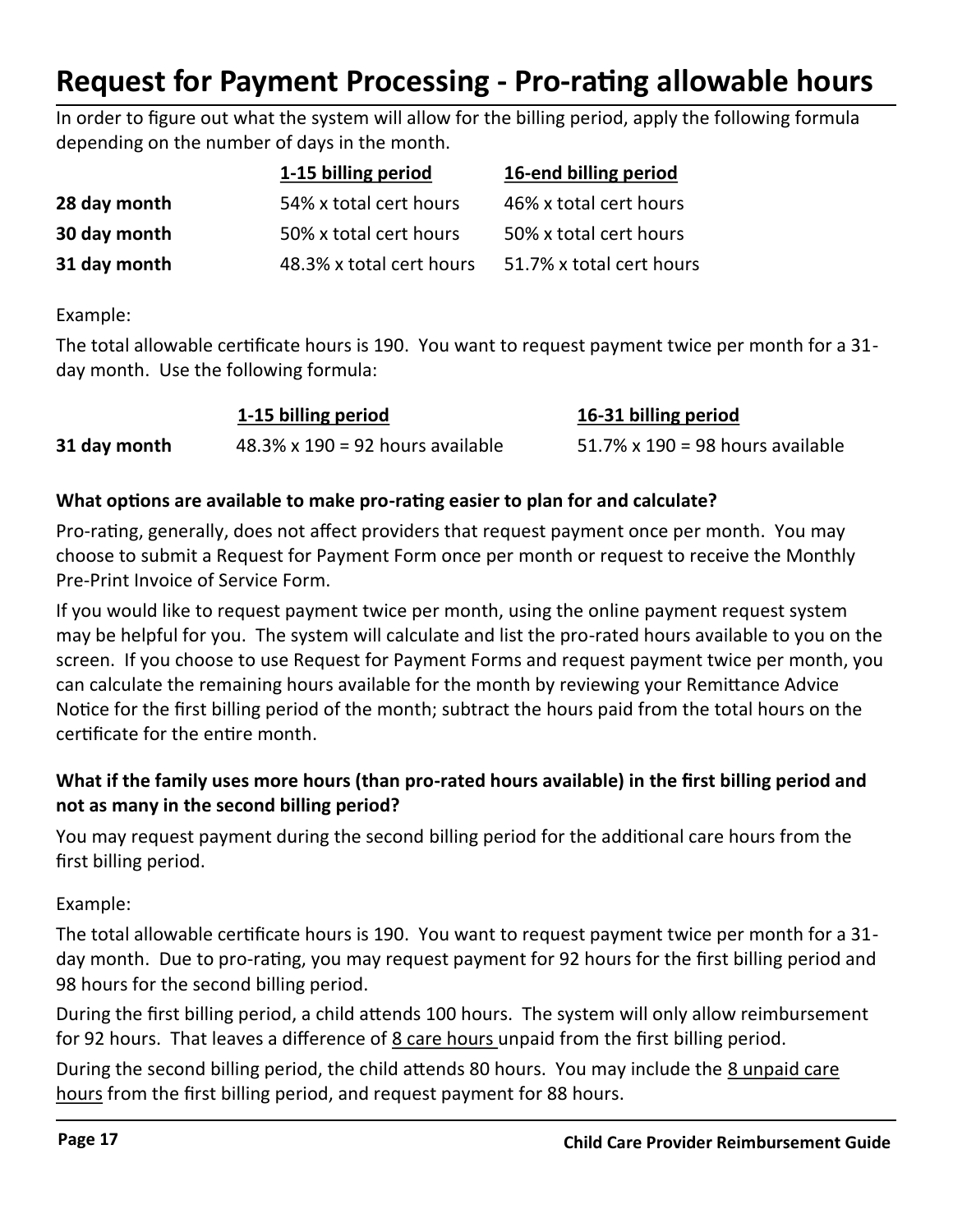#### **2. The provider reimbursement payment is reduced by the family copayment**

**] '**

An eligible family may be responsible for a portion of the Child Care Assistance; this portion is referred to as the **copayment**. Basically, the copayment is a 'cost-share' of the total assistance between Child Care Services (CCS) and the family. If the assistance paid by CCS, and the family copayment, does not cover the family's total child care bill, the family is responsible to pay the remaining balance of the child care bill.

The copayment amount is calculated based on the household size and income of the family. A change to the family's household size or income can result in a change to the copayment amount on the next Child Care Certificate. If a family is using more than one provider for the same child(ren), the copayment will apply to the certificate with the highest child care need.

The Child Care Certificate will list the copayment for the family. (*See example certificate on page 8)*  You are responsible to collect the copayment from the family. You can choose how you would like to receive this from the family: once per month, twice per month, etc.

#### **The copayment will be automatically subtracted from your reimbursement payment.**

- If you request payment once per month, the entire copayment will be subtracted from your reimbursement.
- If you request payment twice per month, half of the copayment will be subtracted from your reimbursement.

#### **If you request payment, but the family copayment is more than the assistance total, your reimbursement payment will be \$0.**

• The family will be responsible for the child care bill. You can request payment even though you may anticipate a \$0 reimbursement payment. Doing so will allow you or CCS to provide proof that you did request reimbursement, should a family ask.

#### **The copayment is not pro-rated by the number of days in the billing period.**

• If a family has a copayment of \$100 a month, the copayment will remain the same even though the month has more or less billing days than the previous month. It will remain the same as well if the certificate ends early.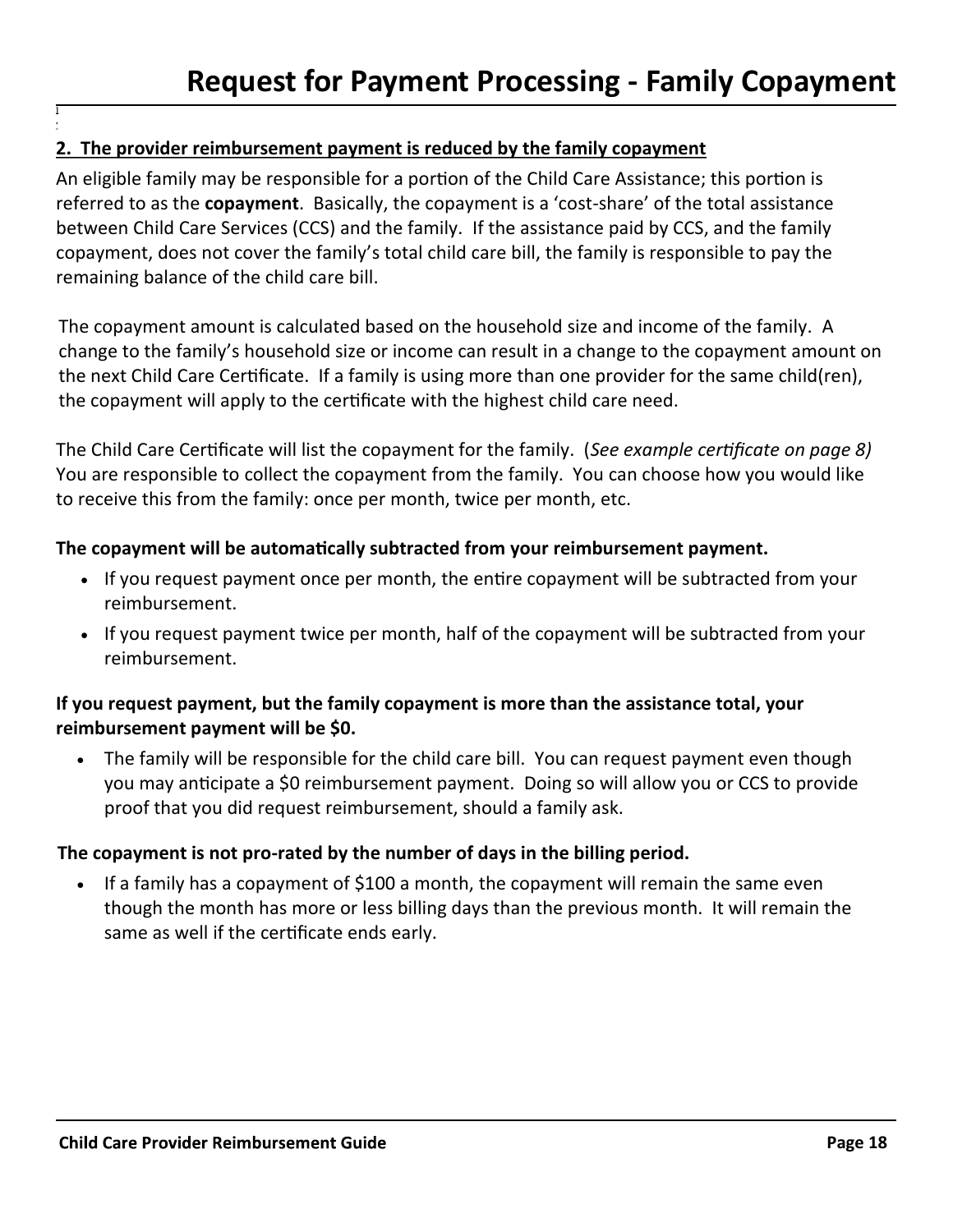#### **You may only bill the department for ACTUAL HOURS of child care that you provide.**

Anyone that intentionally obtains benefits and is not entitled to them is committing fraud; this includes submitting incorrect reimbursement requests.

Any person who knowingly and willingly commits fraud against the department will be subject to criminal prosecution.

Child Care Services may also impose an Intentional Program Violation (IPV). An IPV can result in the following penalties:

- 1st Offense IPV—Disqualification from receiving any monies or assistance from Child Care Services for a period of one year.
- 2nd Offense IPV—Disqualification from receiving any monies or assistance from Child Care Services for a period of two years.
- 3rd Offense IPV—Permanent disqualification from receiving any monies or assistance from Child Care Services.

#### **Welfare fraud is a crime.**

**If you suspect that someone is committing welfare fraud, please call the Welfare Fraud Tip Hotline at 1-800-765-7867. You will not be required to provide your name and all information will be kept completely confidential.**

#### **Helpful tips to avoid payment errors/fraud:**

- Only request payment for the actual hours of care that you provided.
- In order to keep track of the number of hours of care that you provide, it may be helpful for you to record the time a child is in your care each day on attendance records. These records will also provide documentation, should you need to explain your payment requests to Child Care Services
- Do not request payment for more hours of care than you provide. You may be required to pay back funds obtained this way or face further penalties.
- Double-check your calculations before you submit each Request for Payment Form to make sure they are accurate.
- If you mistakenly request payment for more hours than what you actually provided, report it immediately to Child Care Services.
- Read all notices Child Care Services sends to you. The notices contain important information that may affect you or the family with children in your care.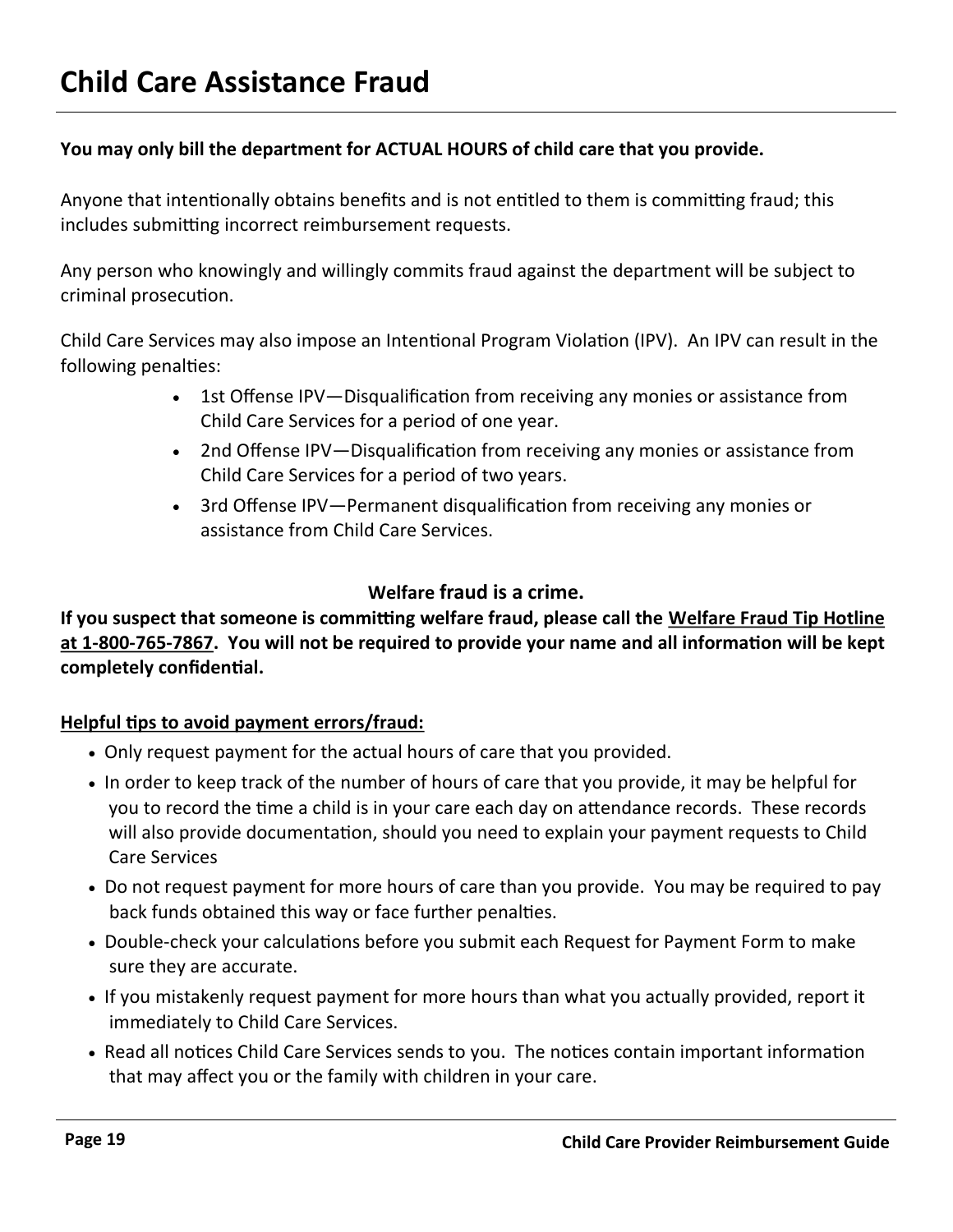**Q.** I received my Child Care Assistance (CCA) reimbursement for a family in my care, and it does not cover their entire child care bill. The family has a Child Care Certificate with a \$0.00 copayment. Who is responsible for the remaining bill?

**A.** If the Child Care Certificate states that family has a \$0.00 copayment, that means that Child Care Services has determined that the family will not need to 'cost-share' a portion of the assistance. However, the family is still responsible to pay the child care provider if the Child Care Assistance does not cover the whole child care bill.

**Q.** A family in my care told me that their past provider requested payment for maximum allowed hours each month so that the State payment would cover their whole child care bill, even though their child was not in care for all of the hours. This doesn't seem right.

**A.** You are right. By intentionally requesting extra money, the provider is committing fraud. Please report this type of information to Child Care Services so that we can ensure the provider understands how to properly comply with the CCA program. It is important for all providers to request payment appropriately so that we can ensure that funds are available for those who need assistance.

**Q.** The payment I receive from Child Care Services (CCS) is often not enough to cover the child care bill for the family. Who pays the rest of the child care bill?

**A.** Child Care Assistance is meant to pay a portion of child care costs for eligible families. If the assistance paid by CCS and the family copayment (if applicable) does not cover the family's total child care bill, you may charge the family the remaining balance of the child care bill.

**Q.** What should I do if a family participating in Child Care Assistance (CCA) is not paying the rest of the child care bill that is owed to me?

**A.** If a family receiving CCA does not pay the child care bill, you have the right to use your policy for non-payment just as you do for private-pay families.

**Q.** Since Child Care Services (CCS) reimburses with an hourly rate, do I have to charge families in my care an hourly rate?

**A.** No. You can choose to bill families in your care in whatever rate format you would like. Regardless of how you charge families in your care, the family is responsible for the portion of the child care bill that is not paid by CCS.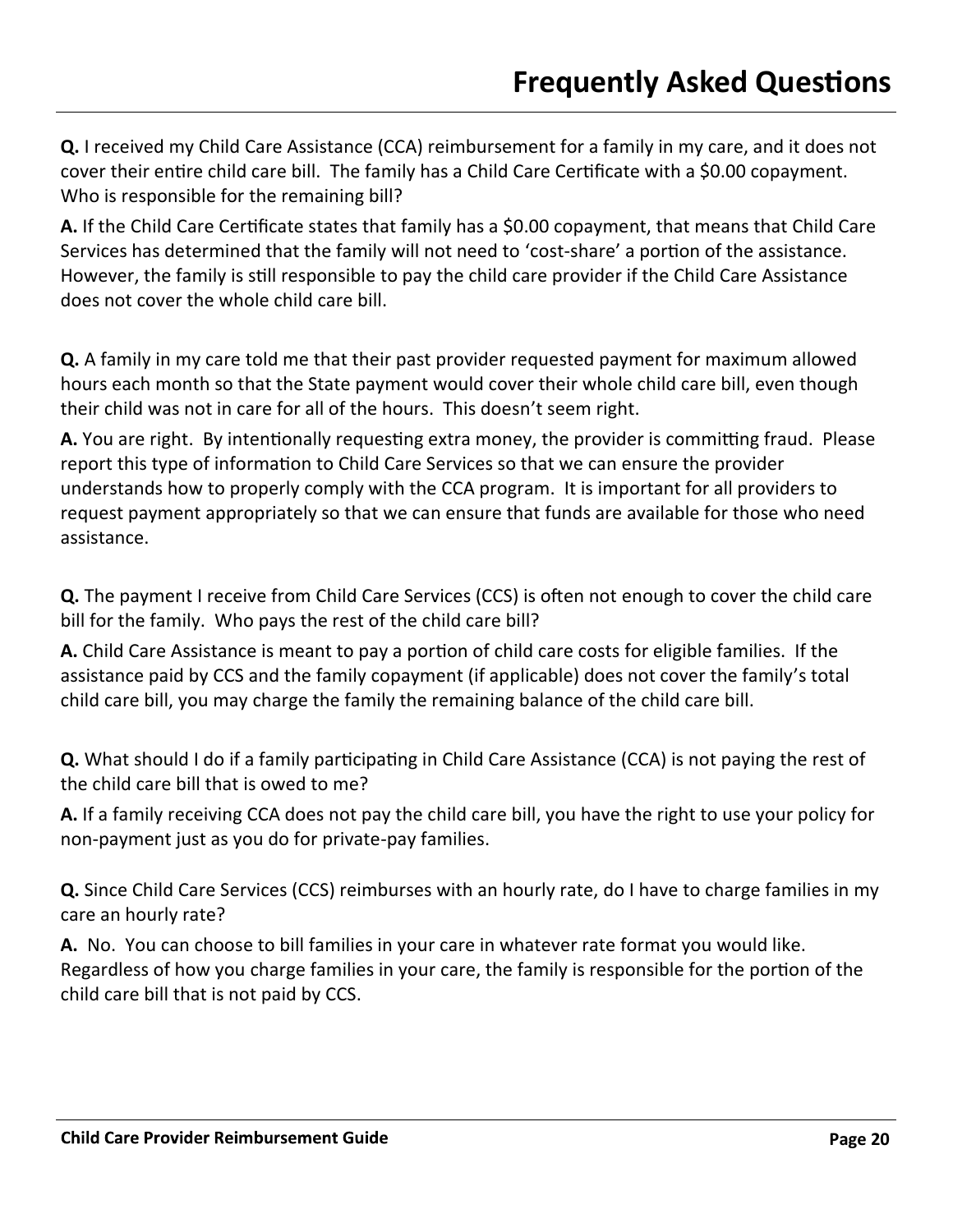Child Care Services will be closed on the following holidays:

| New Year's Day<br>$\bullet$             | January 1                   |
|-----------------------------------------|-----------------------------|
| Martin Luther King Jr. Day<br>$\bullet$ | Third Monday in January     |
| President's Day<br>$\bullet$            | Third Monday in February    |
| <b>Memorial Day</b><br>$\bullet$        | Last Monday in May          |
| Independence Day                        | July 4                      |
| Labor Day<br>$\bullet$                  | First Monday in September   |
| Native American Day                     | Second Monday in October    |
| Veteran's Day<br>$\bullet$              | November 11                 |
| <b>Thanksgiving Day</b>                 | Fourth Thursday in November |
| Christmas Day                           | December 25                 |
|                                         |                             |

When a holiday falls on a Sunday, Child Care Services will be closed on the following Monday.

When a holiday falls on a Saturday, Child Care Services will be closed the preceding Friday.

Additional days may be proclaimed as a legal holiday by the Governor of South Dakota or the President of the United States. In the event of such an occurrence, Child Care Services will be closed.